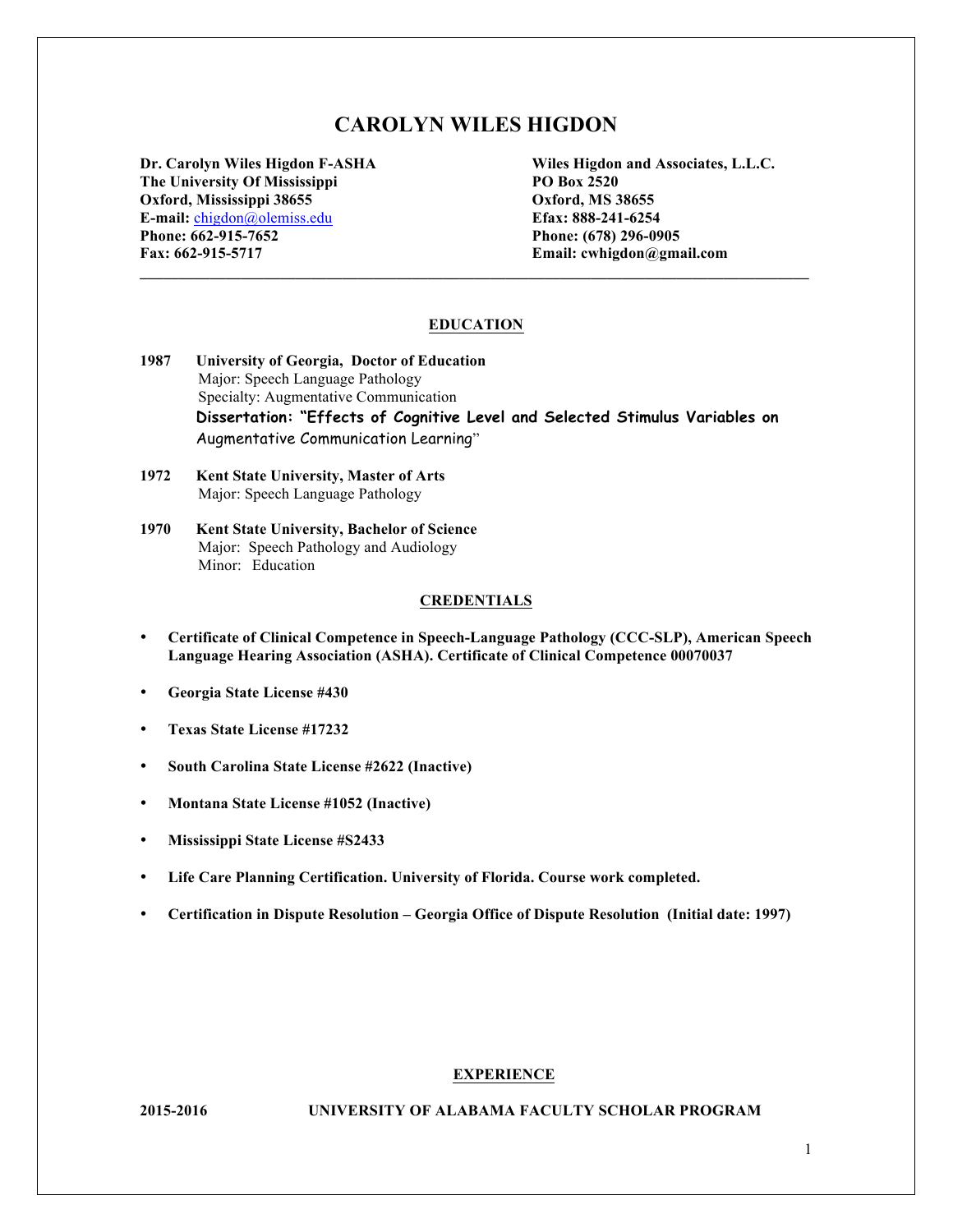| 2015-2011              | FULL TENURED PROFESSOR, UNIVERSITY OF MISSISSIPPI                                                                                                                                                                                                                                    |  |
|------------------------|--------------------------------------------------------------------------------------------------------------------------------------------------------------------------------------------------------------------------------------------------------------------------------------|--|
| 2015-2001              | APPOINTMENT AS CLINICAL ASSOCIATE PROFESSOR AT THE<br>UNIVERSITY OF MISSISSIPPI MEDICAL CENTER, JACKSON,<br>MISSISSIPPI.                                                                                                                                                             |  |
| 2015-1987              | WILES HIGDON & ASSOCIATE, L.L.C. INTERNATIONAL PRIVATE<br>PRACTICE, ATLANTA, GA.                                                                                                                                                                                                     |  |
| 2015-2012              | DISPUTE RESOLUTION, MISSISSIPPI DEPARTMENT OF<br><b>EDUCATION</b>                                                                                                                                                                                                                    |  |
| 2015-2010              | <b>CONSULTANT TO THE DEPARTMENT OF LABOR, SOCIAL</b><br><b>SECURITY DISABILITY</b>                                                                                                                                                                                                   |  |
| 2011-2004              | ASSOCIATE PROFESSOR, UNIVERSITY OF MISSISSIPPI, OXFORD,<br><b>MISSISSIPPI</b>                                                                                                                                                                                                        |  |
| 2007-2004              | DEPARTMENT CHAIR, DEPARTMENT OF COMMUNICATIVE<br>DISORDERS, UNIVERSITY OF MISSISSIPPI, OXFORD, MISSISSIPPI                                                                                                                                                                           |  |
| 2007-2004              | CHAIR, GRADUATE FACULTY COMMITTEE, UNIVERSITY OF<br>MISSISSIPPI, DEPARTMENT OF COMMUNICATION SCIENCES AND<br><b>DISORDERS</b>                                                                                                                                                        |  |
| 2004                   | PROMOTION TO ASSOCIATE PROFESSOR WITH TENURE (JULY 1)                                                                                                                                                                                                                                |  |
| 2004-2002              | <b>INTERIM DEPARTMENT CHAIR, DEPARTMENT OF</b><br>COMMUNICATIVE DISORDERS, UNIVERSITY OF MISSISSIPPI,<br>OXFORD, MISSISSIPPI.                                                                                                                                                        |  |
| 2007-2002              | DIRECTOR OF THE CENTER FOR SPEECH AND HEARING<br>RESEARCH, THE UNIVERSITY OF MISSISSIPPI, OXFORD,<br>MISSISSIPPI.                                                                                                                                                                    |  |
| 2007-2001              | APPOINTMENT AS A RESEARCH SCIENTIST IN THE CENTER FOR<br>SPEECH AND HEARING RESEARCH, THE UNIVERSITY OF<br>MISSISSIPPI, OXFORD, MISSISSIPPI.                                                                                                                                         |  |
| 2000-2004              | UNIVERSITY OF MISSISSIPPI, OXFORD, MISSISSIPPI - ASSISTANT<br><b>PROFESSOR</b>                                                                                                                                                                                                       |  |
| 2006-2000              | ADJUNCT PROFESSOR, JACKSON STATE UNIVERSITY, JACKSON,<br>MISSISSIPPI. COURSE: AAC BY DISTANCE LEARNING.                                                                                                                                                                              |  |
| 2005-2000              | DIRECTOR OF LINKS, A PRIVATE SCHOOL FOR CHILDREN WHO<br>USE ASSISTIVE TECHNOLOGY FOR LEARNING PURPOSES. LINKS<br>IS BASED IN ATLANTA, GEORGIA.                                                                                                                                       |  |
| 2001-1987<br>1987-1986 | <b>GEORGIA LEARNING RESOURCE CENTER:</b><br>Consultant in assistive technology, 1989 to present<br>(a)<br>Academic course - 50 hours of staff development credit: 1990 and<br>(b)<br>1991 (Basic, Intermediate, & Advanced Courses in Augmentative and<br>Alternative Communication) |  |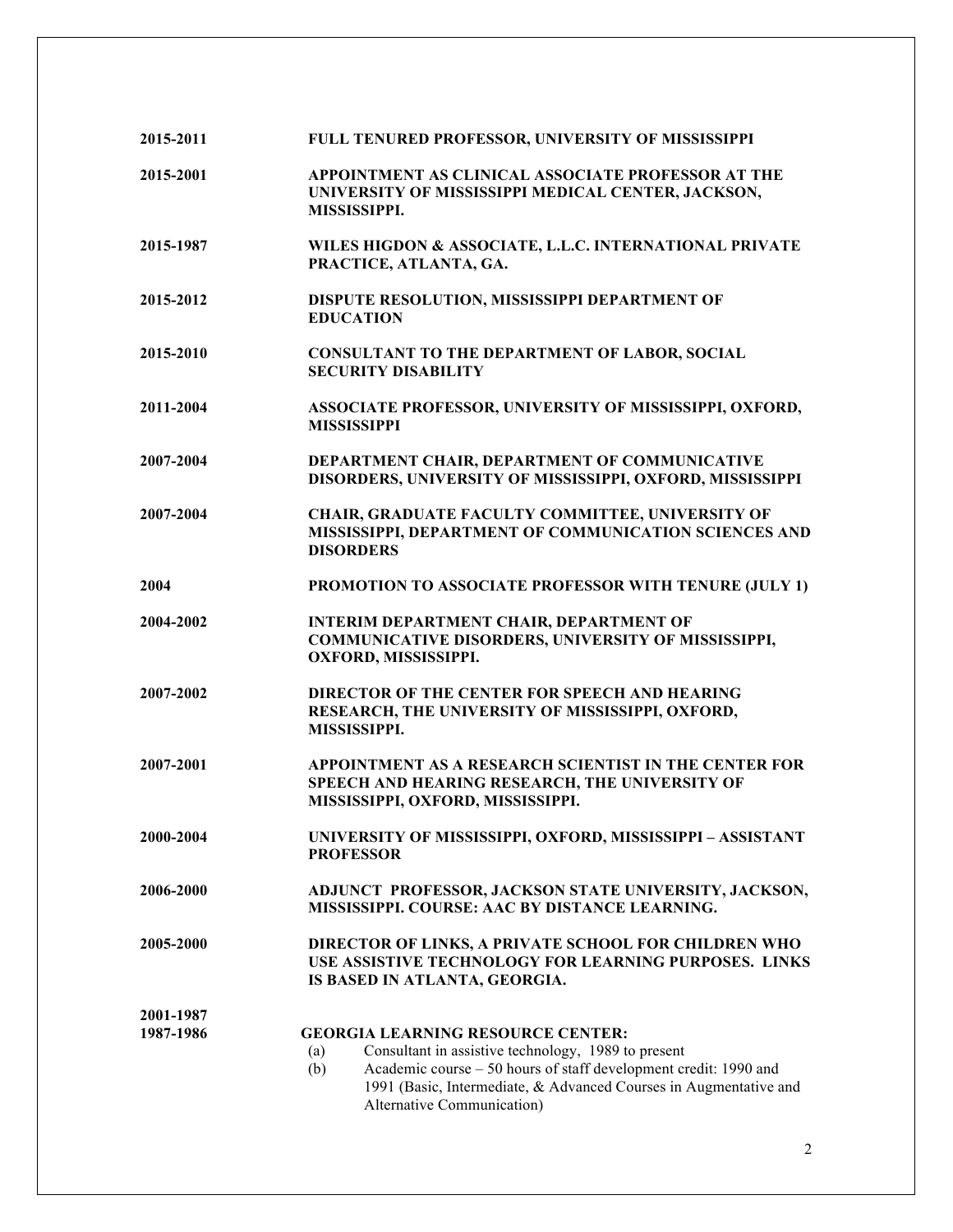| 1987-01 | <b>BIBB COUNTY PUBLIC SCHOOLS:</b><br>Consultant in assistive technology (1989-99)<br>(a)<br>Academic course – 50 hours of staff development: 1988-99 (Basic $\&$<br>(b)<br><b>Advanced AAC Courses)</b>                                                                                                                                                                                                                                                                                                                                |
|---------|-----------------------------------------------------------------------------------------------------------------------------------------------------------------------------------------------------------------------------------------------------------------------------------------------------------------------------------------------------------------------------------------------------------------------------------------------------------------------------------------------------------------------------------------|
| 1989-91 | <b>CHATHAM COUNTY PUBLIC SCHOOLS:</b><br>(a) Consultant in assistive technology (1989-91)<br>(b) Academic course – 5 hours of staff development 1991 (Basic Course in<br>ACC)                                                                                                                                                                                                                                                                                                                                                           |
| 1987-89 | <b>SHEPHERD CENTER:</b> Consultant, Development of Communication Disorders<br>Program - Atlanta                                                                                                                                                                                                                                                                                                                                                                                                                                         |
| 1986-87 | DIRECTOR OF CSD UNIVERSITY CLINIC, GEORGIA STATE UNIVERSITY,<br>ATLANTA, GA.                                                                                                                                                                                                                                                                                                                                                                                                                                                            |
| 1982-84 | <b>UNIVERSITY OF GEORGIA, Athens, Georgia - Part-time Instructor and Clinical</b><br><b>Supervisor</b>                                                                                                                                                                                                                                                                                                                                                                                                                                  |
| 1978-83 | <b>EMORY UNIVERSITY, Atlanta, GA (Center for Rehabilitation Medicine)</b><br>Senior Speech Pathologist, Clinical Supervisor, Faculty Appointment<br>Supervision of the first and second year Masters level students at<br>٠<br>the Center for Rehabilitation Medicine, Emory University<br>Hospital, Crawford W. Long Hospital, and Egleston Children's<br>Hospital.<br>Initiation and continuation of an outpatient stroke group. In-<br>$\bullet$<br>services and educational programs for staff, students, and families.             |
| 1976-78 | PEE DEE SPEECH AND HEARING CLINIC, Florence, SC<br>Speech Pathologist<br>Speech pathologist supervising the Hearing Impaired Class.<br>٠<br>Directed preschool Language/Learning Program for preschool<br>$\bullet$<br>children with severe language problems creating learning<br>problems.<br>Direct therapy: voice, fluency, articulation, and aphasia<br>$\bullet$<br>disabilities.<br>Contracted with Home Health Services of Pee Dee I and II District<br>٠<br>Health Departments to provide evaluation and therapeutic services. |
| 1974-76 | CHARLES LEA CENTER SPEECH AND HEARING CLINIC, Spartanburg, SC<br><b>Speech Pathologist</b><br>Speech pathology services at preschool mental retardation center;<br>٠<br>satellite clinic in Gafney, SC; State School for the Deaf and Blind;<br>Vocational Rehabilitation Department; and preschool Language<br>Learning Program.                                                                                                                                                                                                       |
| 1973-74 | <b>GREENVILLE COUNTY SCHOOLS, Greenville, SC</b><br><b>Speech Pathologist</b><br>Speech pathology services to five public schools.<br>Service to Marshall I. Pickens Hospital for EMH boys.<br>$\bullet$<br>Service to Washington Center for MMH children in pilot language<br>$\bullet$<br>program.                                                                                                                                                                                                                                    |
| 1972-73 | <b>STARK COUNTY BOARD OF MENTAL RETARDATION, Stark County, OH</b>                                                                                                                                                                                                                                                                                                                                                                                                                                                                       |

3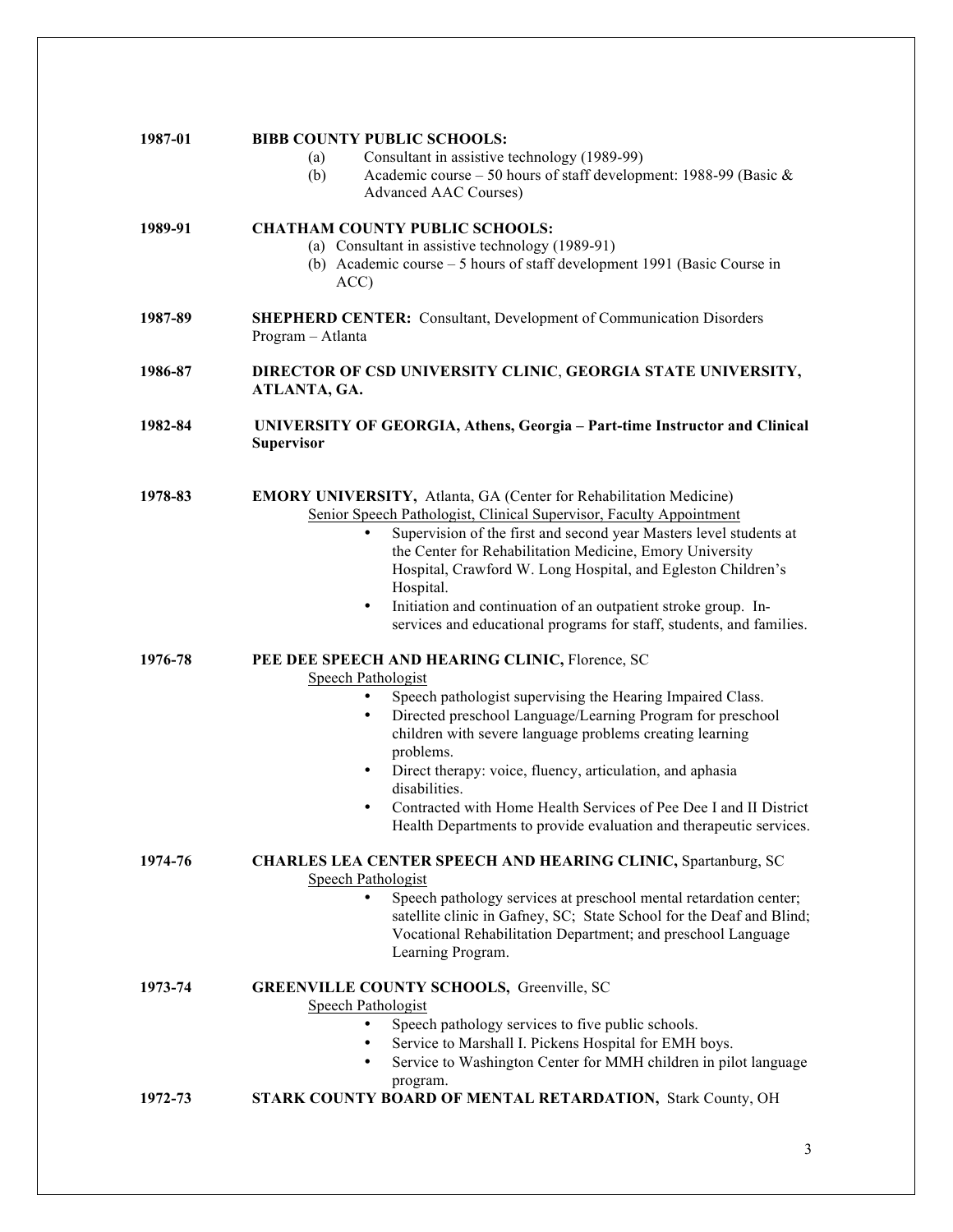|         | <b>Communication Consultant</b><br>Organization of a language program in the classes for the retarded<br>and served as a program consultant.<br>In-service for the staff to orient them to various diagnostic tools.<br>٠<br>Community marketing to create awareness in the community<br>٠<br>agencies concerning the communication disorders program.                                                                                                                                                             |
|---------|--------------------------------------------------------------------------------------------------------------------------------------------------------------------------------------------------------------------------------------------------------------------------------------------------------------------------------------------------------------------------------------------------------------------------------------------------------------------------------------------------------------------|
| 1971-72 | <b>COVENTRY LOCAL SCHOOLS, Akron, OH Summit County School System</b><br>Speech Pathologist<br>Formulation and administration of the speech pathology program<br>$\bullet$<br>for Summit County – teacher training in speech and hearing<br>therapy and intensive scheduling.<br>Instituted junior high and high school programming.<br>$\bullet$<br>Classroom work with EMR and NH classes.<br>$\bullet$<br>Instituted screening procedures for all grades, including the<br>٠<br>kindergarten and primary levels. |
| 1971    | <b>MOGADORE LOCAL SCHOOLS, Mogadore, OH, Summit County School System,</b><br>Speech Pathologist                                                                                                                                                                                                                                                                                                                                                                                                                    |
| 1971    | AKRON CITY SCHOOLS, Akron, OH,<br>Neurological Tutor/Speech Language Pathologist                                                                                                                                                                                                                                                                                                                                                                                                                                   |

# **WILES HIGDON AND ASSOCIATES, L.L.C., ATLANTA, GA – CEO: DR. CAROLYN WILES HIGDON (2015-1982)**

# **Specialty Areas**

- **International rehabilitation, coordination of delegations**
- **Neuroscience**
- **Pharmacology for communication disorders**
- **Autism spectrum disorders and central auditory processing disorders**
- **Augmentative communication and assistive technology**
- **Head and neck injuries, tracheostomy and ventilator dependent**
- **Brain and spinal cord injuries**
- **Forensic assessment and testimony**
- **Corporate communication**
- **Life care planning and educational and medical case management**
- **Consulting contracts including hospitals, training programs, private and public schools, and businesses**
- **Certified mediator (Georgia)**
- **Development of business practices**

#### **Service to ASHA**

**2015-2018 ASHA Council of Academic Accreditation. Council member.**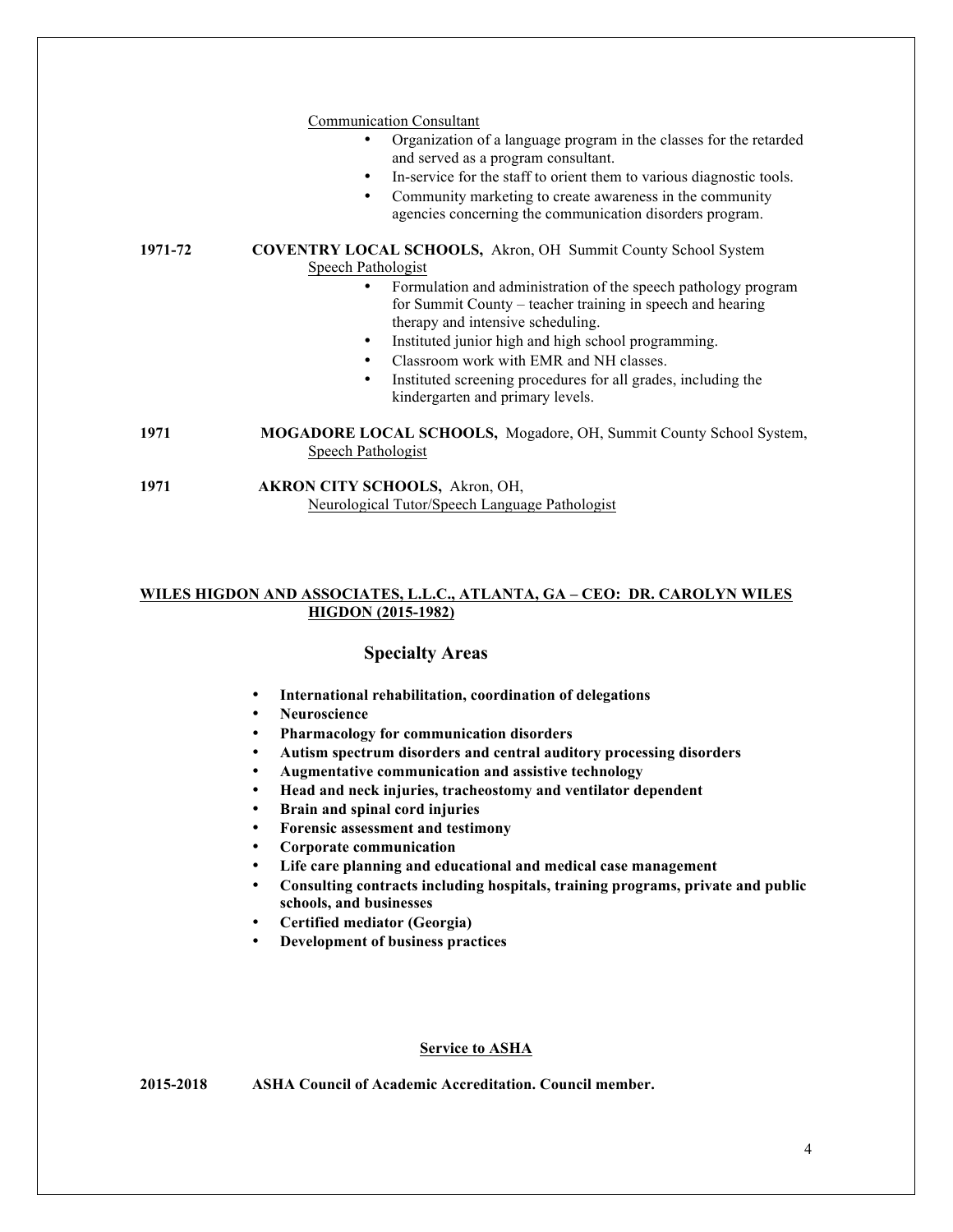| 2015-2018 | <b>Special Interest Division 17, PERSPECTIVES EDITOR</b>                                                                                                                                                                                                 |
|-----------|----------------------------------------------------------------------------------------------------------------------------------------------------------------------------------------------------------------------------------------------------------|
| 2015      | <b>Council of Academic Programs, IPE/IPP Committee</b>                                                                                                                                                                                                   |
| 2014-2012 | Vice President of Financial Planning, ASHA Board of Directors. Responsible for<br><b>Financial Planning Board and Audit Committee.</b>                                                                                                                   |
| 2014-2010 | Member of ASHA Financial Planning Board (2010-2013)                                                                                                                                                                                                      |
| 2012-2003 | Site Visitor for the Council on Academic Accreditation in Audiology and Speech-<br><b>Language Pathology (CAA).</b>                                                                                                                                      |
| 2010      | ASHA delegate to the International Association of Logopedics, Athens, Greece<br>(August 2010).                                                                                                                                                           |
| 2012-2009 | Founding member and Chair of initial steering committee for development of the<br>new Special Interest Division in Global and International Affairs. (2010-2013)                                                                                         |
| 2010-2009 | Speech Language Pathology Advisory Council (SLPAC).                                                                                                                                                                                                      |
| 2008      | Invited to editorial board of international otolaryngology journal/University of<br>Tuzlu, Bosnia                                                                                                                                                        |
| 2008-2006 | Member of the transitional Speech Language Pathology Advisory Council (SLPAC)<br>for 2008.                                                                                                                                                               |
| 2008-2006 | Member of the Government Relations and Public Policy Board. Developed the<br>Student Program, and presented to the Minority Leadership Institute during ASHA<br>2007.                                                                                    |
| 2008-2001 | <b>Chapter Advisor to the National Student Speech and Language Hearing Association</b><br>at the University of Mississippi.                                                                                                                              |
| 2007-2002 | <b>Graduate School Fair at ASHA National Convention: developed presentation and</b><br>table display.                                                                                                                                                    |
| 2008-2007 | Mississippi ASHA Legislative Councilor.                                                                                                                                                                                                                  |
| 2006      | Invited participant in the Fall Forum on Solving Shortages in Speech-Language<br>Pathology sponsored by ASHA's Focused Initiative on Personnel Issues in Health<br><b>Care and Education.</b>                                                            |
| 2014-2006 | <b>Mentor in the ASHA Gathering Place Mentoring Academic Research Careers</b><br>(MARC) Mentoring Program.                                                                                                                                               |
| 2008-2005 | Member of the Speech Language Pathologists Professional Standards Committee of<br>the Commission on Graduates of Foreign Nursing Schools and the International<br><b>Commission on Healthcare Professions. Presiding Chair at November 2007 meeting.</b> |
| 2005      | <b>Candidate for Vice President of Governmental Policy for ASHA 2006 Executive</b><br>Board                                                                                                                                                              |
| 2005      | <b>Chair, Subcommittee on Recognizing Single Procedure Competencies</b>                                                                                                                                                                                  |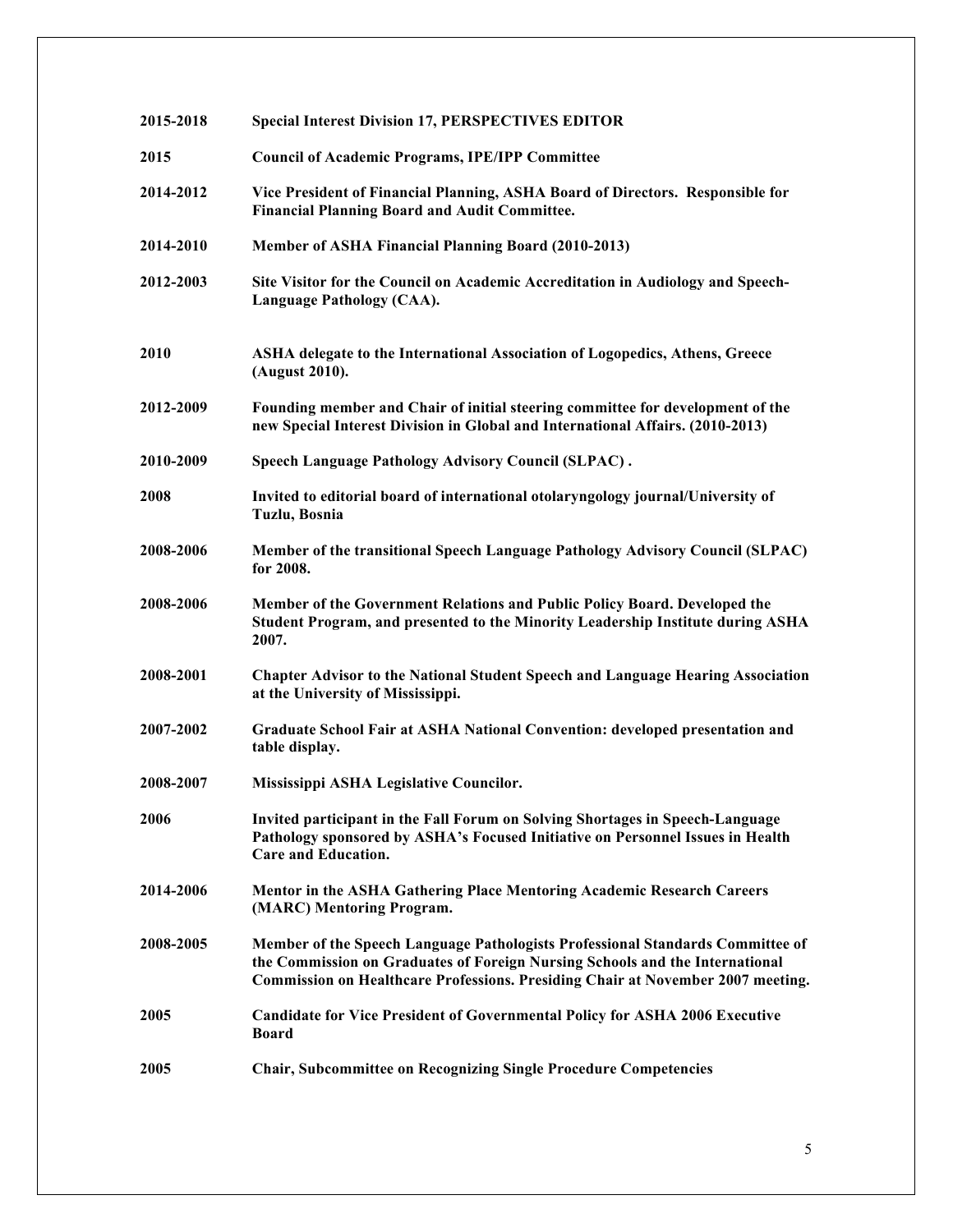| 2004-2002 | Member of the ASHA Council for Clinical Certification in Audiology and Speech-<br><b>Language Pathology.</b>                                               |
|-----------|------------------------------------------------------------------------------------------------------------------------------------------------------------|
| 2005-2003 | AAC Consultant to the Healthcare Economics Committee, ASHA                                                                                                 |
| 2001      | <b>Candidate for RESNA Board of Directors.</b>                                                                                                             |
| 1999      | Candidate – Vice President for Professional Practices in Speech-Language<br>Pathology (2000-2002)                                                          |
| 2000-1998 | Joint Committee of ASHA and The American Academy of Otolaryngology-Head<br>and Neck Surgery (AAO-HNS)                                                      |
| 2001-1998 | <b>Outpatient Care Liaison Group/Communication Science and Disorder Clinical</b><br>Trials Research Group - American Speech-Language Hearing Association   |
| 1999-1994 | Silver Donor - American Speech Language Hearing Foundation                                                                                                 |
| 1994      | Georgia Fund Raising Campaign for The American Speech Language Hearing<br><b>Foundation</b>                                                                |
| 1996-1993 | <b>ASHA Liaison to Rehabilitation Engineering Society of North America (RESNA)</b>                                                                         |
| 1995-1992 | <b>Chair, Special Interest Division on Augmentative and Alternative Communication</b>                                                                      |
| 1993      | Sub-Committee Chair (Language Disorder IV: Augmentative and Alternative<br><b>Communication) Convention Program Committee, New Orleans</b>                 |
| 1994      | Planning Team for the 1994 Directors Conference, Rye Brook, New York                                                                                       |
| 1991-1992 | Interim Chair, Special Interest Division on Augmentative and Alternative<br>Communication                                                                  |
| 1989-1990 | Chair, Committee on Augmentative and Alternative Communication                                                                                             |
| 1986-1988 | <b>Committee on Augmentative and Alternative Communication</b>                                                                                             |
|           | PROFESSIONAL AWARDS                                                                                                                                        |
| 2015      | Awarded Faculty Scholar Program, University of Alabama.                                                                                                    |
| 2014      | Nancy McKinley Leadership Award, Council of State Speech-Language-Hearing<br><b>Association Presidents, ASHA November 2014.</b>                            |
| 2012      | Honors of the Mississippi Speech and Hearing Association                                                                                                   |
| 2010      | Initiated into Phi Kappa Phi. Life time member.                                                                                                            |
| 2007      | Nominated by CD faculty for the 2007 Thomas A. Crowe Outstanding Faculty<br>Award.                                                                         |
| 2006      | Contribution (in honor of Dr. Higdon) to the American Speech-Language-Hearing<br>Foundation by University of Mississippi Masters Graduation Class of 2006. |
| 2003      | Alpha Omicron Pi Woman of Excellence Award, Outstanding Faculty/Staff<br>Member, University of Mississippi                                                 |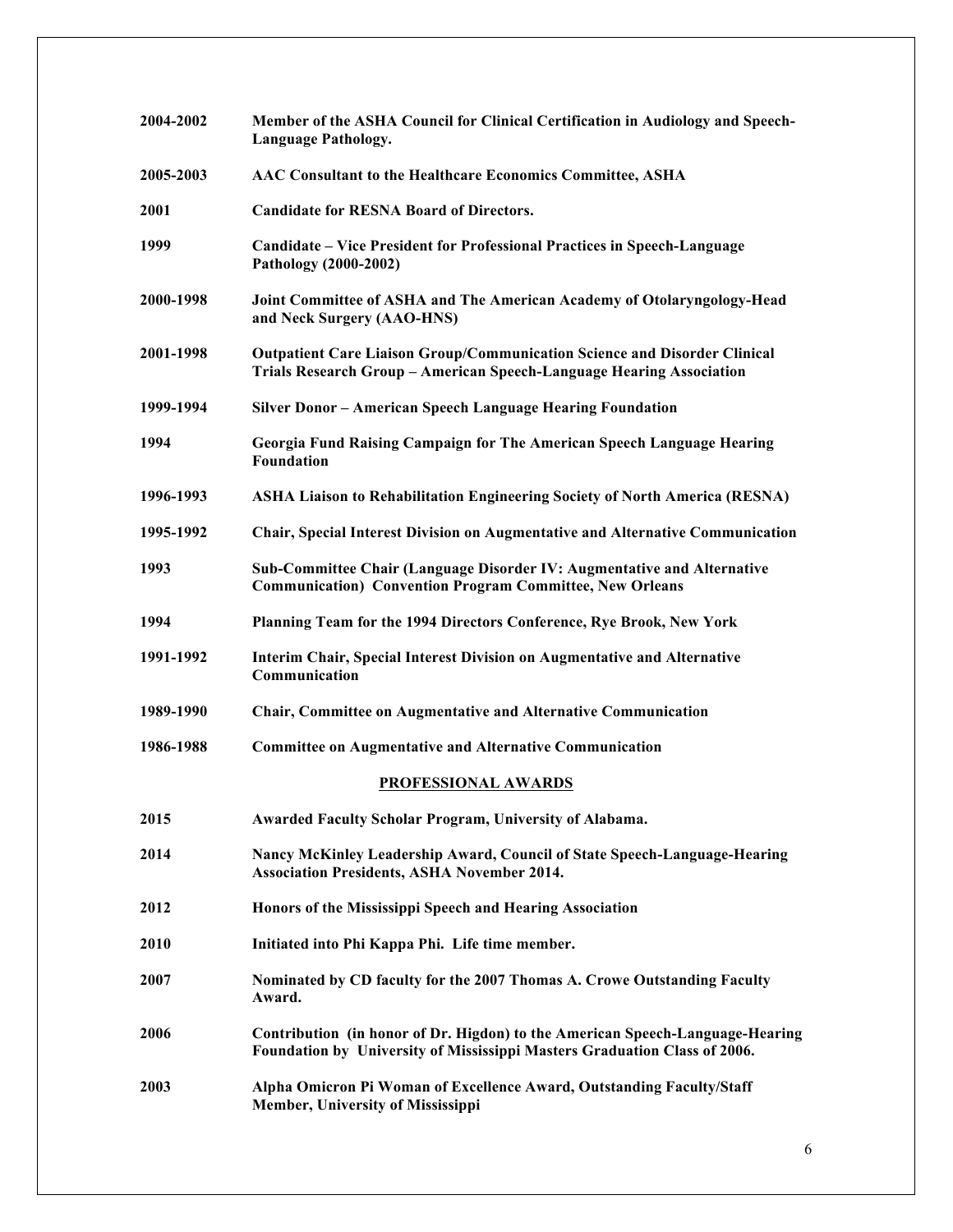# **1998 Awarded Fellowship in the American Speech Language Hearing Association (ASHA), Class of 1998.**

**2001 Invited Speaker for the Martha E. Lynch Lecture Series at Vanderbilt University, Nashville, Tennessee.**

# **RESEARCH AND SCHOLARSHIP**

| 2015      | Accepted into the Faculty Scholar Program at University of Alabama                                                                                                                                               |
|-----------|------------------------------------------------------------------------------------------------------------------------------------------------------------------------------------------------------------------|
| 2015      | Romich Foundation Award: Grant for \$10,000 to support the UAB Faculty Scholar<br>Program.                                                                                                                       |
| 2014      | Applied for the NIH National Institute on Minority Health and Health Disparities<br>Course                                                                                                                       |
| 2014      | Awarded a distance education training grant for MOOC courses                                                                                                                                                     |
| 2014-2012 | Built five online graduate courses for the universities (AAC, dysphagia, motor<br>speech disorders, counseling, professional issues).                                                                            |
| 2013-2011 | <b>Clinical Demonstration of an EEG Brain Computer Interface for ALS Patients</b><br>(BCI-ALS) CSP #567. Member of the data monitoring committee.                                                                |
| 2011-2010 | MultiDisciplinary Speech and Language Therapy and Assessments to Infants and<br>Toddlers with Special Needs in Public Health Districts I and II. Early Intervention<br>Grant. Amount: \$110,000. PI: C. Higdon.  |
| 2010-2009 | Center of Excellence, Personnel Preparation Grant. ARRA Funds through the MS<br>Department of Health, Jackson, MS. Grant Amount: \$184, 476.00 P.I.: Higdon, C.,<br>Ivy, L., Vaughan, L.                         |
| 2010-2009 | MultiDisciplinary Speech and Language Therapy and Assessments to Infants and<br>Toddlers with Special Needs in Public Health Districts I and II. Early Intervention<br>Grant. Amount: \$92,400. P.I.: C. Higdon. |
| 2009-2008 | MultiDisciplinary Speech and Language Therapy and Assessments to Infants and<br>Toddlers with Special Needs in Public Health Districts I and II. Early Intervention<br>Grant. Amount: \$92,400. P.I.: C. Higdon. |
| 2008-2007 | MultiDisciplinary Speech and Language Therapy and Assessments to Infants and<br>Toddlers with Special Needs in Public Health Districts I and II. Early Intervention<br>Grant. Amount: \$99,000. P.I.: C. Higdon  |
| 2007-2006 | MultiDisciplinary Speech and Language Therapy and Assessments to Infants and<br>Toddlers with Special Needs in Public Health Districts I and II. Early Intervention<br>Grant. Amount: \$99,000. P.I.: C. Higdon. |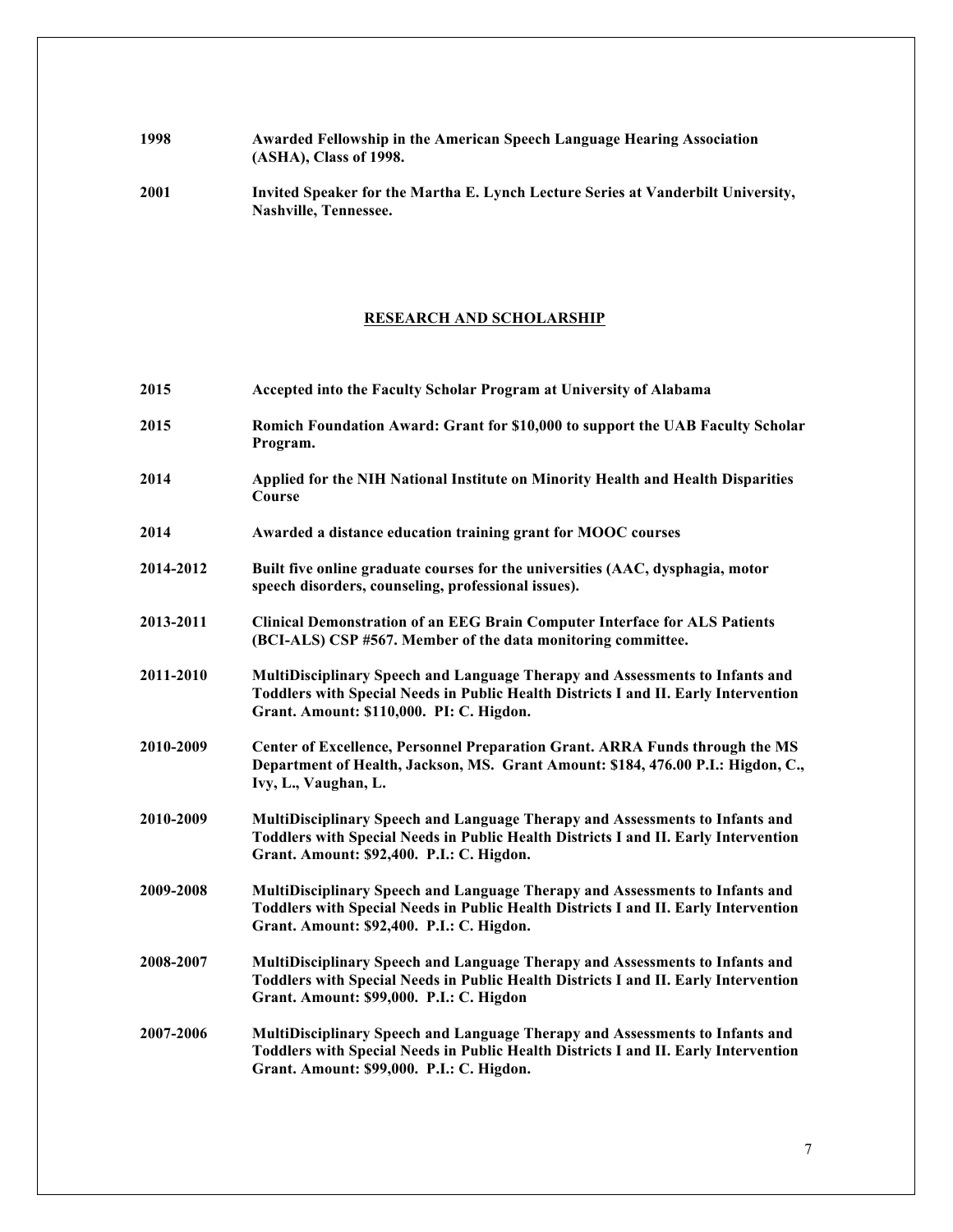| 2006-2005 | MultiDisciplinary Speech and Language Therapy and Assessments to Infants and<br>Toddlers with Special Needs in Public Health Districts I and II. Early Intervention<br>Grant. Amount: \$99,000. P.I.: C. Higdon.                               |
|-----------|------------------------------------------------------------------------------------------------------------------------------------------------------------------------------------------------------------------------------------------------|
| 2005-2004 | MultiDisciplinary Speech and Language Therapy and Assessments to Infants and<br>Toddlers with Special Needs in Public Health Districts I and II. Early Intervention<br>Grant. Amount: \$49,000. P.I.: C. Higdon.                               |
| 2009      | Developed research project with second year graduate students on health care<br>literacy. Presented at national ASHA Convention, New Orleans, LA                                                                                               |
| 2008      | Developed research projects with (a) 4 second year graduates students<br>(accepted); (b) 4 individual honors students with 3 of the 4 accepted for the 2008<br><b>ASHA Convention (Chicago).</b>                                               |
| 2007      | Dissertation Committee, Program: D.A. in Music, "Vocal Pedagogy: The Return to<br>Scientific Validity Through Vocology and the Singing Specialist". Gutshall, Elise.<br>Completed.                                                             |
| 2007      | Development of four research projects with first year graduate students for<br>submission and acceptance to the 2007 ASHA national convention in Boston, MA.                                                                                   |
| 2008-2007 | <b>Current Research: Screening Elderly for Two Factors in Prediction of Fall:</b><br>Balance and Cognition. IRB# 07-084 with Dr. Lollie Vaughan and Susan Lopez.                                                                               |
| 2006      | Assisted 6 minority students with applications to ASHA for scholarships to the<br>Minority Leadership Conference at ASHA 2006. All six students were awarded the<br>scholarship to attend the conference.                                      |
| 2006      | Development of three research projects with second year graduate students for<br>submission and acceptance to the 2006 ASHA Convention (Florida).                                                                                              |
| 2005-2007 | University of Mississippi Interdisciplinary Grant (internal monies) for NIH<br>Research Proposal. Co-investigator. (Jeffrey Hallem, Principal Investigator).<br>\$20,000.                                                                      |
| 2003      | Technology and Media Grant, Office of the Provost, University of Mississippi<br>Amount: \$22,413.                                                                                                                                              |
| 2003      | <b>Acquisition of Auditory Brainstem Response Equipment. Early Intervention Grant.</b><br>Amount: \$22,925.                                                                                                                                    |
| 2004-2002 | MultiDisciplinary Speech and Language Therapy and Assessments to Infants and<br>Toddlers with Special Needs in Public Health Districts I and II. Early Intervention<br>Grant. Amount: \$49,000. P.I.: C. Higdon                                |
| 2002      | Associates and Partners Grant, the University of Mississippi: Development of a<br>Speech Science Laboratory for Training and Research. Amount: \$20,500.                                                                                       |
| 2001      | Liberal Arts Summer Research Grant, College of Liberal Arts, PI: Carolyn Wiles<br>Higdon. Amount: \$4000.                                                                                                                                      |
| 2001      | Participation in two additional Phase II NIH applications, pending approval. The<br>First is the AAC Performance Monitoring Tools, NIH under the SBIR (Small<br>Business Innovation Research) program with an expected start date of July 2001 |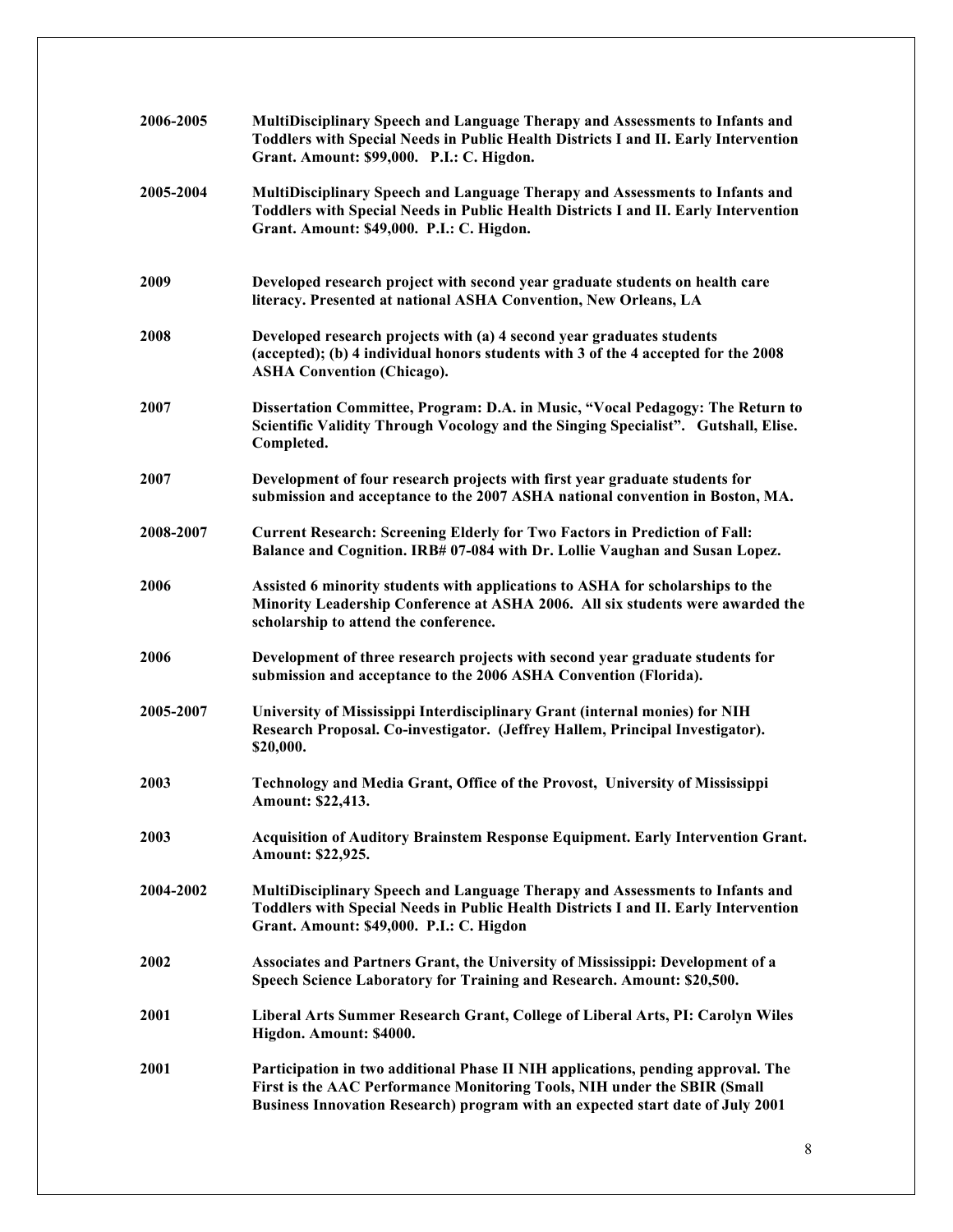|           | with funding for two years. PI: Barry Romich and Katya Hill (Edinboro University<br>of Pennsylvania: Center for Assistive Technology Education and Research).                                                                                 |
|-----------|-----------------------------------------------------------------------------------------------------------------------------------------------------------------------------------------------------------------------------------------------|
|           | The second is Neural Signals, a Phase II NIH grant for further development of a<br>neural switch to operate assistive technology. PI: Todd Kirby, Phil Kennedy.<br>Carolyn Wiles Higdon would operate as a subcontractor to the primary site. |
| 2002      | <b>Courses: Neurophysiology of Communication, Neurophysiology of Language,</b><br>Neurophysiology of Speech, Research Analysis and Design, Diagnostic Procedures.                                                                             |
| 2002-2001 | <b>Editorial Board Reviewer for Language, Speech, and Hearing Services in Schools.</b><br><b>ASHA Journal.</b>                                                                                                                                |

# **SERVICE TO STATE ASSOCIATIONS AND RELATED PROFESSIONAL ORGANIZATIONS**

| 2015-2012 |                                                                                                                                                     | Member of Mississippi State Wide MDE Task Force to implement the 216<br>Bachelor's Level Teaching Certification for school SLPs. Directed Teach<br>Mississippi Institute /216 Bachelor License Training Program. |
|-----------|-----------------------------------------------------------------------------------------------------------------------------------------------------|------------------------------------------------------------------------------------------------------------------------------------------------------------------------------------------------------------------|
| 2014-2011 | <b>Department of Health</b>                                                                                                                         | Early Detection Hearing Impaired Advisory Committee through Mississippi                                                                                                                                          |
| 2012      | Past President, Mississippi Speech-Language Hearing Association                                                                                     |                                                                                                                                                                                                                  |
| 2011      |                                                                                                                                                     | <b>President, Mississippi Speech-Language Hearing Association</b>                                                                                                                                                |
| 2010      | President-Elect for Mississippi Speech and Hearing Association and Chair of the<br>annual state convention.                                         |                                                                                                                                                                                                                  |
| 2007-2004 | University of Mississippi Communicative Disorders Representative to Council of<br><b>Academic Programs in Communication Sciences and Disorders.</b> |                                                                                                                                                                                                                  |
| 2007      | <b>Force on Autism</b>                                                                                                                              | Mississippi Speech and Hearing Association representative to the Governor's Task                                                                                                                                 |
| 1996-1980 | <b>Georgia Speech Language Hearing Association</b>                                                                                                  |                                                                                                                                                                                                                  |
|           | 1994-96<br>٠                                                                                                                                        | <b>Chair, Legislative Committee</b>                                                                                                                                                                              |
|           | 1991-92<br>$\bullet$                                                                                                                                | Co-Chair, Long Range Strategic Planning Committee                                                                                                                                                                |
|           | 1986-87<br>٠                                                                                                                                        | <b>Chair, Professional Standards and Development Committee</b>                                                                                                                                                   |
|           | 1983-84<br>٠                                                                                                                                        | <b>Chair, Time and Place Committee</b>                                                                                                                                                                           |
|           | 1980-82<br>٠                                                                                                                                        | <b>Chair, Program Committee</b>                                                                                                                                                                                  |
|           | 1978-80<br>$\bullet$                                                                                                                                | <b>Co-Chair, Program Committee</b>                                                                                                                                                                               |
| 1995-1984 |                                                                                                                                                     | <b>Georgia Board of Examiners in Speech Pathology and Audiology</b>                                                                                                                                              |
|           |                                                                                                                                                     |                                                                                                                                                                                                                  |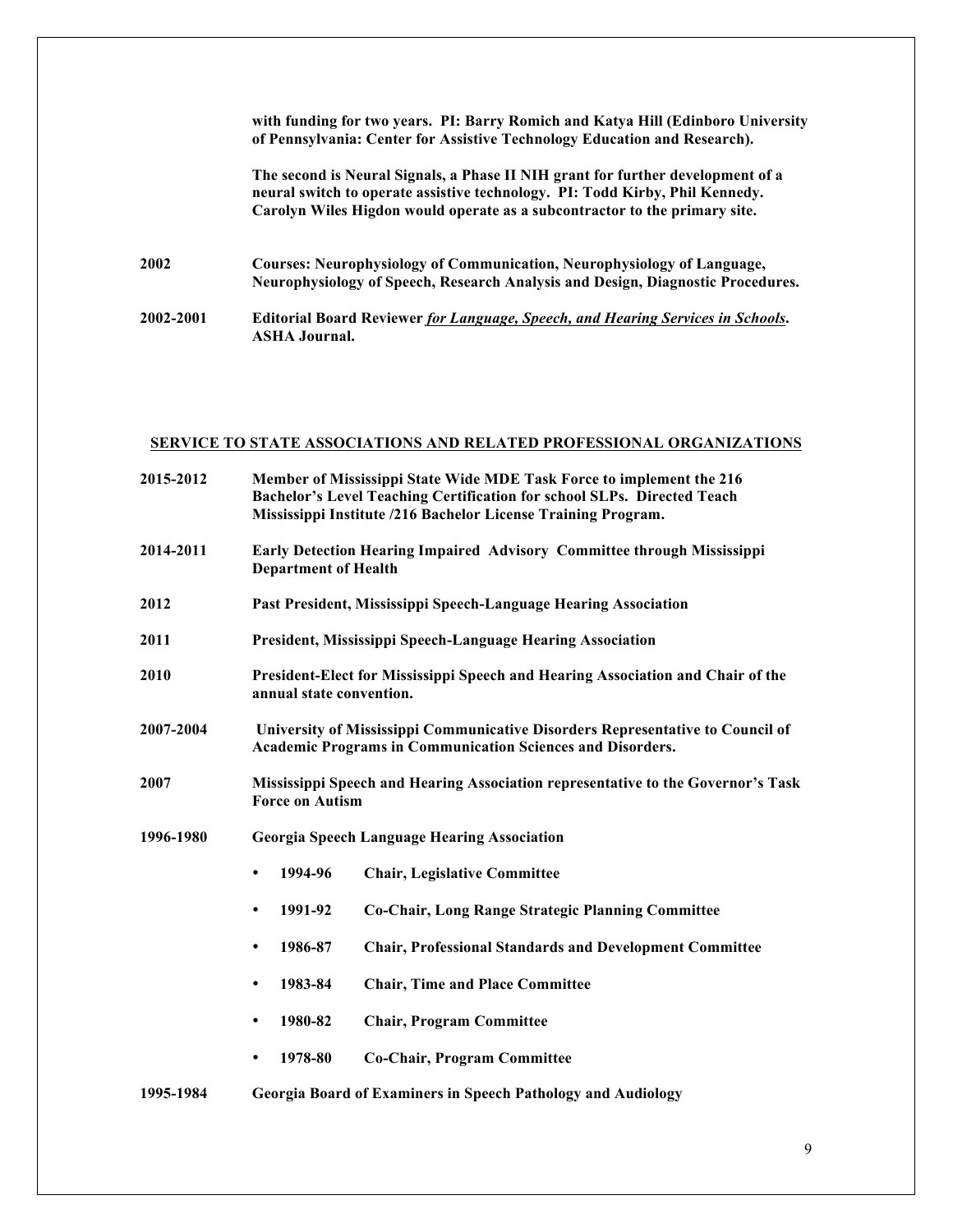- **1984-88 Governor's Appointee**
- **1986-88 Chair, Licensure Board**
- **1989-95 Expert reviewer and consultant to Board**
- **1999-1993 Other Georgia Boards and Councils**
	- **1998-99 Chair, Georgia Tech Act: Managed Care/Assistive Technology Committee**
	- **1993-98 Chair, Georgia AAC Committee for Medicaid**
	- **1992-99 Georgia Department of Education Task Force on Augmentative Communication**
	- **1995-99 Georgia Tools for Life Advisory Council**
	- **1989-99 Technical Assistant Provider for Augmentative Communication – State of Georgia Department of Rehabilitation Services**
	- **1995-99 Expert Witness – Georgia Advocacy Office – Medicaid funding of speech- language pathology services and coverage of assistive technology**
	- **1992-94 Chair, Program Committee, Touch the Future (Regional Technology Conference)**
	- **1996-99 Chair of the Health Care Financing Committee – Governor's Task Force on Assistive Technology (Georgia)**
	- **1990-99 Governor's Task Force on Assistive Technology**
	- **1993 Founding Chair, Georgia Augmentative and Alternative Communication Consortium**
- **1991-2001 Other Related Professional Organizations**
	- **1995-01 RESNA Professional Standards Board**
	- **1998 State of Georgia representative and presenter at the National Institute on Disability and Rehabilitation Research (NIDRR) Hearings, Tallahassee, Florida**
	- **1995-97 Vice President of Executive Committee – Professional Standards Board, RESNA**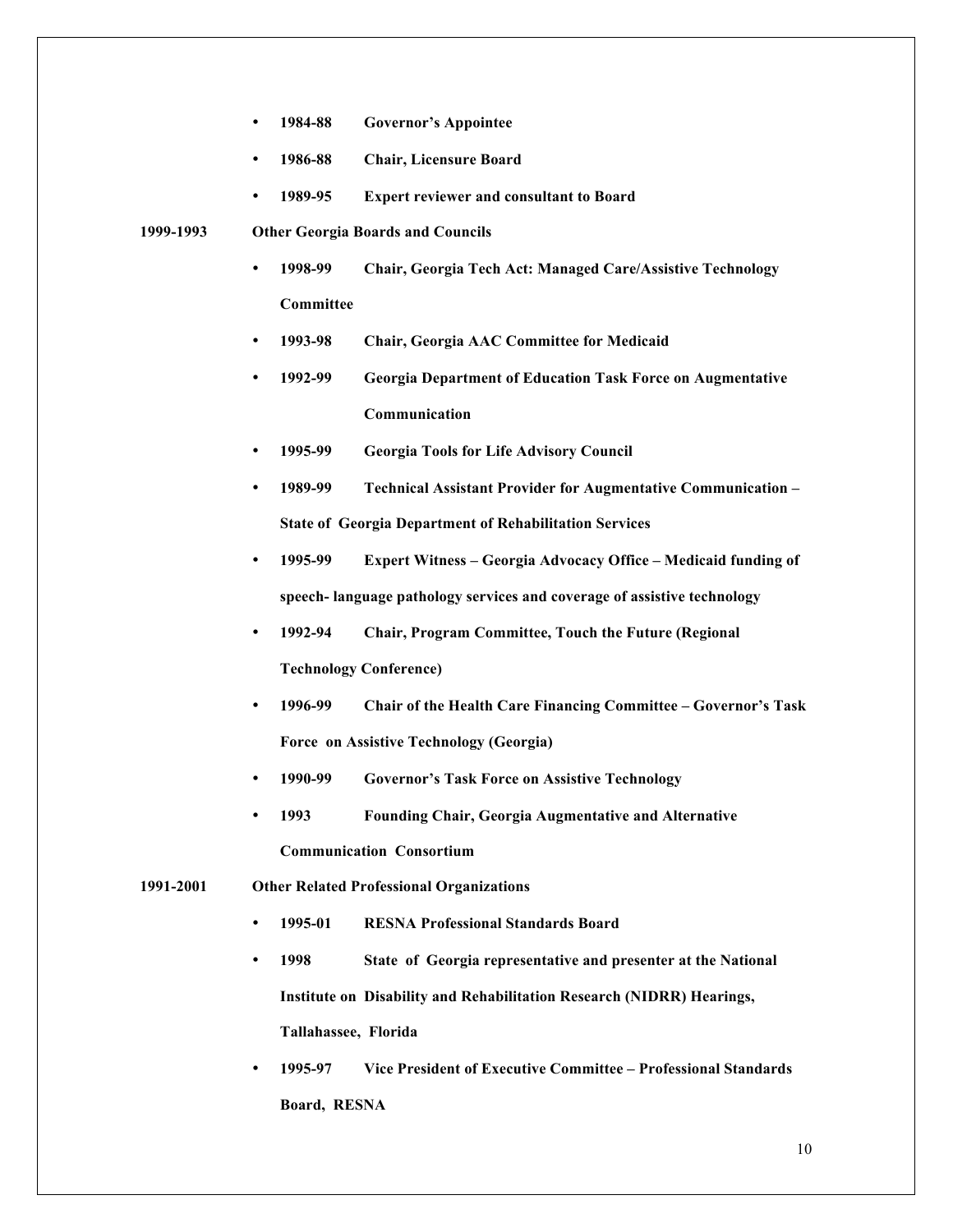- **1996 Co-Developer of Standards of Practice for RESNA Assistive Technology Certification**
- **1996 Delegate to the National Summit on Professional Development in Assistive Technology (RESNA Technical Assistance Project), Washington, D.C.**
- **1995-96 Reviewer, National Convention Program, RESNA (Salt Lake City)**
- **1994-95 Ad Hoc Newsletter Committee, United States Society of**

**Augmentative and Alternative Communication (USSAAC)**

• **1991 Judge, The Johns Hopkins National Search for Computing to** 

**Assist Persons with Disabilities**

#### **PROFESSIONAL ASSOCIATIONS**

**American Speech-Language-Hearing Association (Certificate of Clinical Competence in Speech – Language Pathology)**

- Ø **Special Interest Division 01: Language Learning and Education**
- Ø **Special Interest Division 11: Administration and Supervision**
- Ø **Special Interest Division 12: Augmentative and Alternative Communication**
- Ø **Special Interest Division 13: Swallowing/Dysphagia**
- Ø **Special Interest Division 02: Neurophysiology and Neurogenic**
- Ø **Special Interest Division 16: School Based Issues**
- Ø **Special Interest Division 05: Speech Science and Orofacial Disorders**
- Ø **Special Interest Division 10: Issues in Higher Education**
- Ø **Special Interest Division 17: International and Global Issues**

**Atlanta Academy of Aphasia**

**2008-2005 Academy of Neurological Communication Disorders and Sciences .**

**Council for Exceptional Children, (Mental Retardation and Language Divisions)**

**Georgia Speech-Language-Hearing Association (2010-1978)**

**International Society for Augmentative and Alternative Communication (2010-1989)**

**National Association of Rehabilitation Professionals in the Private Sector (NARPPS)**

**International Association of Rehabilitation Professionals (IARP)**

**Ohio Speech-Language-Hearing Association (1970-74)**

**Rehabilitation Engineering Society of North America (RESNA)**

- Ø **Professional Specialty Group for Speech – Language Pathology**
- Ø **Special Interest Group – ACC**
- Ø **Professional Standards Board (for Assistive Technology Credential)**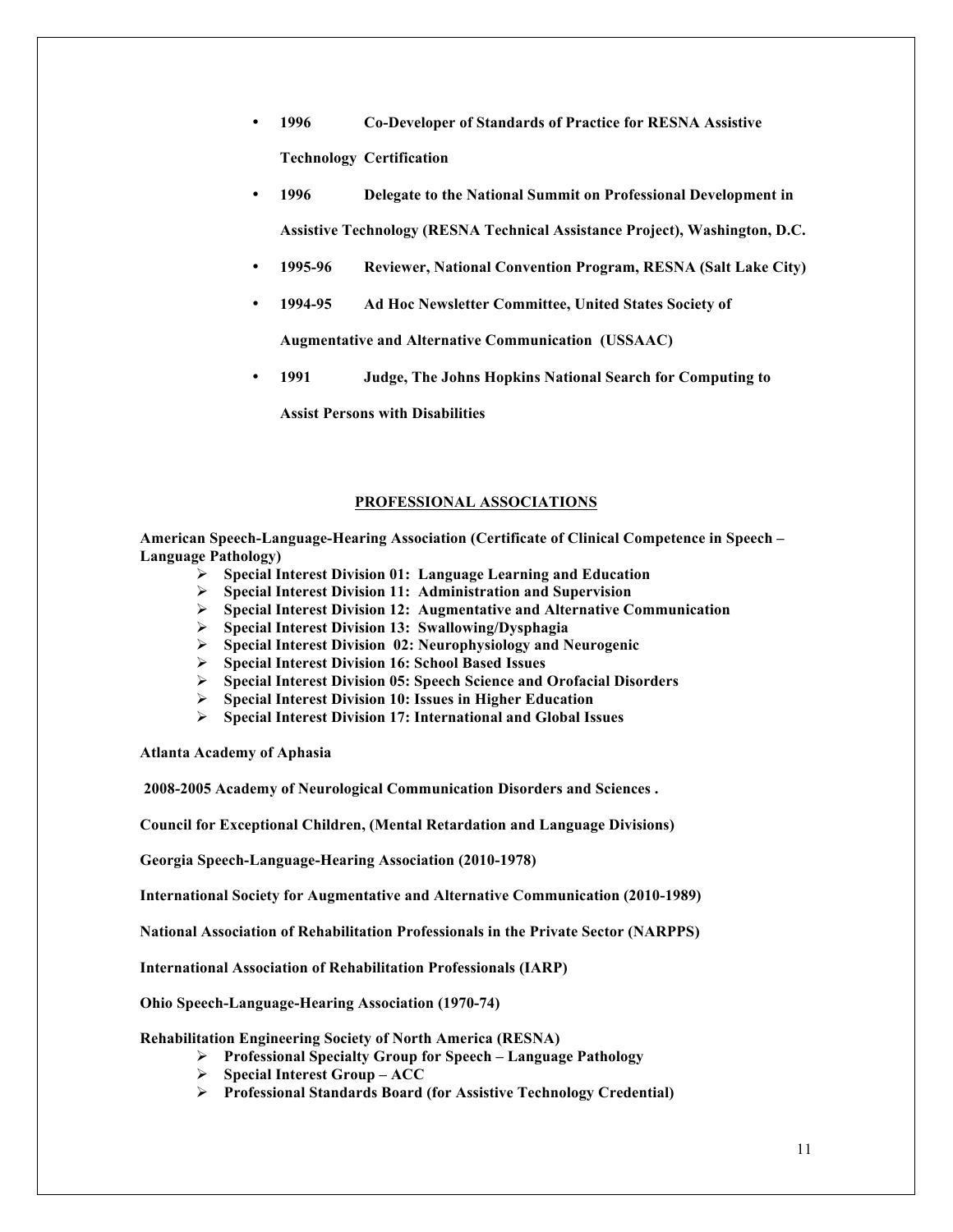**Rehabilitation International, Inc.**

**South Carolina Speech-Language-Hearing Association (1974-78)**

**Texas Speech-Language-Hearing Association (2009-1995)**

**Mississippi Speech-Language-Hearing Association (2010-2000)**

**United States Society of Augmentative and Alternative Communication (USSAAC) (2010-1989)**

# **PROFESSIONAL ACTIVITIES**

| 2014-2013 | <b>Faculty Senate, Secretary, University of Mississippi</b>                                                                                                                                                                                                                      |
|-----------|----------------------------------------------------------------------------------------------------------------------------------------------------------------------------------------------------------------------------------------------------------------------------------|
| 2014-2012 | <b>Faculty Senate, University of Mississippi.</b>                                                                                                                                                                                                                                |
| 2012-2010 | Chair of Exhibit Committee for International Society of Augmentative and<br><b>Alternative Communication Conference</b>                                                                                                                                                          |
| 2012-2011 | Member of University of Mississippi search committee for Dean of the School of<br><b>Applied Sciences</b>                                                                                                                                                                        |
| 2011-2003 | Participated on the University of Mississippi Communication Sciences and<br><b>Disorders Graduate Admissions Committee.</b>                                                                                                                                                      |
| 2010      | <b>Chaired University of Mississippi Communication Sciences and Disorders</b><br><b>Departmental Promotion and Tenure Committee</b>                                                                                                                                              |
| 2010-2009 | Developed initial draft of Promotion and Tenure Document for the University of<br><b>Mississippi Communication Sciences and Disorders Department</b>                                                                                                                             |
| 2010-2009 | Developed initial draft of Long Range Plan for University of Mississippi<br><b>Communication Sciences and Disorders Department</b>                                                                                                                                               |
| 2009-2008 | Member of International Association of Rehabilitation Professionals (IARP)<br><b>International Committee.</b>                                                                                                                                                                    |
| 2009-2008 | Member of Kent State University Greek Alumni Chapter Board.                                                                                                                                                                                                                      |
| 2009      | Served on Dean's Advisory Committee, School of Allied Health, University of<br>Mississippi to make recommendations regarding the academic qualifications of<br>tenure and promotion candidates.                                                                                  |
| 2008      | Seventh Annual Lectureship in Otolaryngology and CSD Resident Graduation,<br><b>University of Mississippi Medical Center</b>                                                                                                                                                     |
| 2008      | Participation in the medical rehabilitation trip to Kenya (Africa) (January 2008).                                                                                                                                                                                               |
| 2008-2007 | Development of two distance modules (hearing and vision) for the Life Care<br>Development of Communication Disorders information for an Internet-based<br>training program for Life Care Planners Certification program through Intelicus,<br>Inc. at the University of Florida. |
|           |                                                                                                                                                                                                                                                                                  |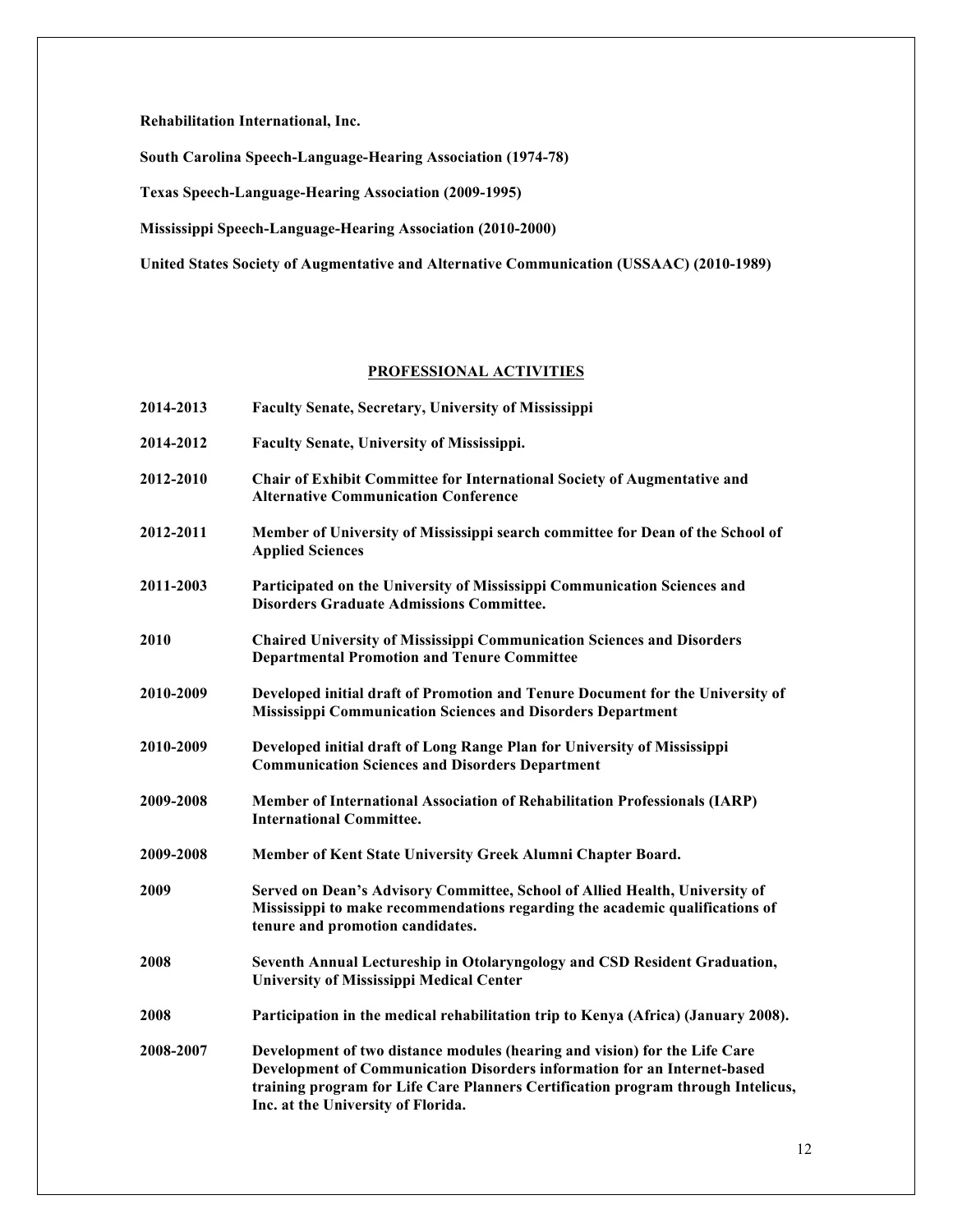| 2008         | Developed program with regional funding streams (Blue Cross/Blue Shield) for<br>funding approximately \$21, 000 of AAC systems for individuals.                                                                                                          |
|--------------|----------------------------------------------------------------------------------------------------------------------------------------------------------------------------------------------------------------------------------------------------------|
| 2000-1997    | Organized and directed a multidisciplinary rehabilitation delegation consisting of<br>speech-language pathology, occupational therapy, and physical therapy as well as<br>volunteers to Costa Rica to work with school programs in San Jose, Costa Rica. |
| 2010-1995    | Life Care Planning Certificate, Division of Continuing Education, University of<br>Florida.                                                                                                                                                              |
| 2007-2004    | Developed CSD 201 (Introduction to Communication Disorders) course into a<br>departmental course with faculty and clinical staff discussing their area of expertise.<br>Notebook of handouts and discussions included to be developed into text.         |
| 2007         | Presented to the Minority Leadership Class, Boston, MA, ASHA National<br>Conference 2007.                                                                                                                                                                |
| 2007         | Co-ordinated and developed UM CSD Fall Institute (two day continuing education<br>conference for community, Dr. Ed Stone and Dr. Barbara Ehrens, invited speakers).                                                                                      |
| 2006         | Developed clinical rotation program between UM CSD and University of Mississippi<br>Medical Center to include clinical guidelines for basic entry knowledge and skills for<br>SLPs.                                                                      |
| 2006         | Developed program for sedated ABRs at Oxford Baptist Hospital to include<br>privileges for UM CSD audiologists.                                                                                                                                          |
| 2007         | Presented program of Communication Disorders to the planning team from Toyoto<br>North America, to discuss implementation of services when the new plant is built in<br>Tupelo, MS.                                                                      |
| 2007         | Invited speaker at the First China International Conference on Speech Therapy.<br>Sponsored by the China Rehabilitation Research Centre. April, 2007. Beijing, China                                                                                     |
| 2006         | Co-ordinated and developed UM CSD Fall Institute (two day continuing education<br>conference for community).                                                                                                                                             |
| 2006         | Chair, Communicative Disorders Fall Institute and 40 <sup>th</sup> Anniversary, University of<br>Mississippi, Oxford, MS.                                                                                                                                |
| 2006         | Partnered with University of Cincinnati to develop a web-based program for<br>University of Mississippi CSD data                                                                                                                                         |
| 2006         | Developed support documentation for UM faculty (McGregor for Frist Award,<br>Mustain for University of Rhode Island, Talmadge for NIH grant)                                                                                                             |
| 2005         | Co-ordinated and developed UM CSD Fall Institute (two day continuing education<br>conference for community).                                                                                                                                             |
| 2004-2007    | <b>Consultant for NCATE site visits.</b>                                                                                                                                                                                                                 |
| 2006         | Participation in the Bosnia Speech and Hearing Project (July 2006).                                                                                                                                                                                      |
| 2005-Present | Appointment to the Editorial Board of Topics in Language Disorders                                                                                                                                                                                       |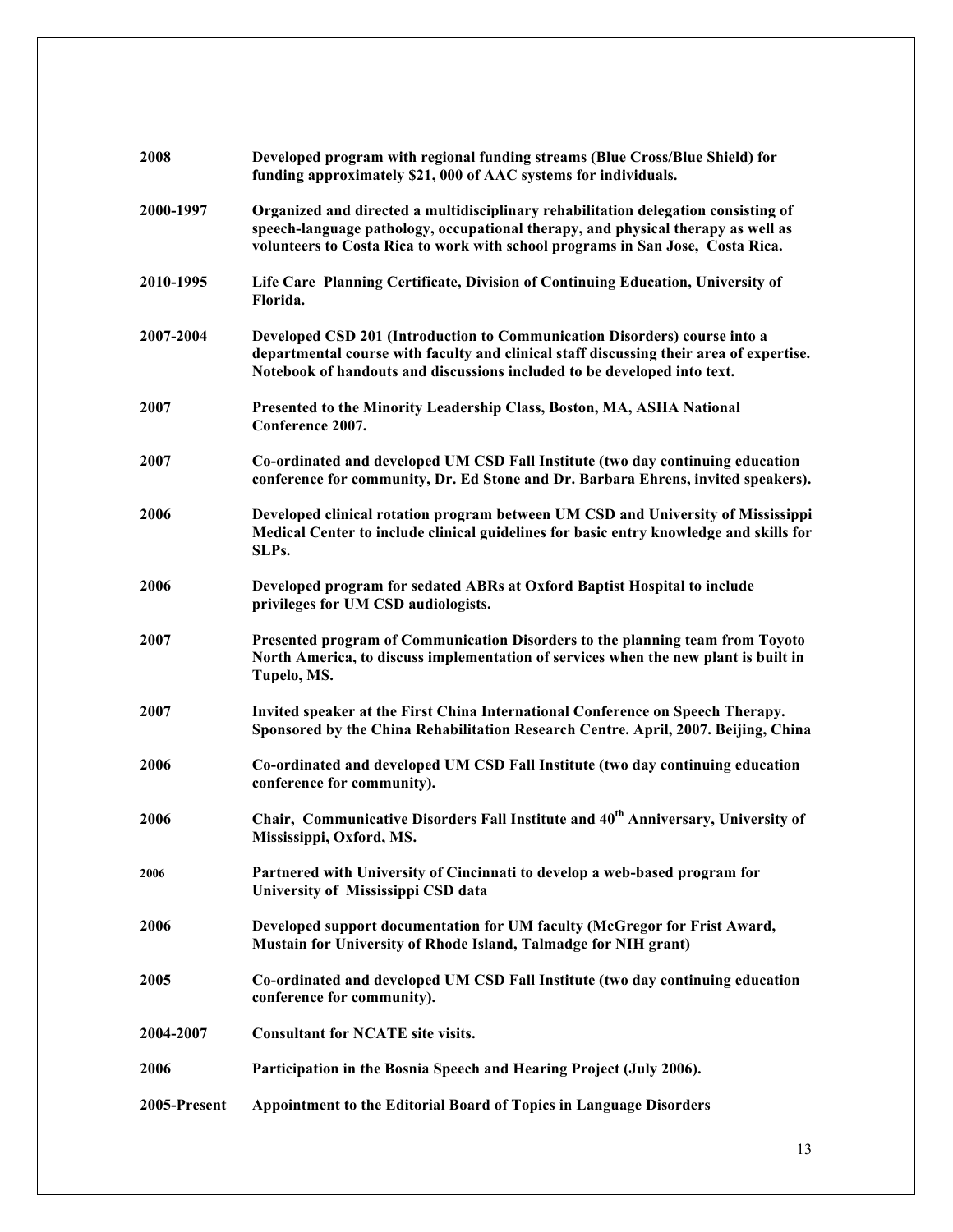| 2005      | <b>ASHA Delegate to International Association of Logopedics and Phoniatrics</b><br>(Australia).                                                                                                                                                                                                                                                                                                   |
|-----------|---------------------------------------------------------------------------------------------------------------------------------------------------------------------------------------------------------------------------------------------------------------------------------------------------------------------------------------------------------------------------------------------------|
| 2000-2003 | <b>Medical missions to Costa Rica.</b>                                                                                                                                                                                                                                                                                                                                                            |
| 1994-2006 | <b>Life Care Planning/Case Management:</b><br>Assessment in Communication Disorders portion of the Life Care Plan<br>٠<br>Established expert witness in the area of Augmentative Communication/Assistive<br>$\bullet$<br>Technology and Communication Disorders for the life care plan.<br>Lecturer<br>٠<br>Completion of coursework toward certification in life care planning (in process)<br>٠ |
| 1998      | Life Care Planning - Intelicus, Inc.                                                                                                                                                                                                                                                                                                                                                              |
| 1993      | Delegate – Professional Delegation on Communication Sciences and Disorders to<br><b>Hong Kong/China</b>                                                                                                                                                                                                                                                                                           |
| 1992      | Delegate - Professional Delegation on Brain Injury (People to People) to<br>Czechoslovakia/Hungary/USSR                                                                                                                                                                                                                                                                                           |
| 1991-92   | <b>Rehabilitation Advisory Council for Kimberly Quality Care</b>                                                                                                                                                                                                                                                                                                                                  |
| 1990      | Delegate – Professional Delegation (People to People) to USSR                                                                                                                                                                                                                                                                                                                                     |
| 1991      | Delegate to World Congress on Technology - Washington, D.C.                                                                                                                                                                                                                                                                                                                                       |
| 1992      | <b>Innocomp Advisory Board - Solon, OH</b>                                                                                                                                                                                                                                                                                                                                                        |

# **PUBLICATIONS AND BOOK & LITERATURE REVIEWS**

(2015) Higdon, C.W. Special Edition, Journal of Life Care Planning. Special Issue on Communication Sciences and Disorders: The Future of Speech Language Pathology and Audiology (8 articles).

**(2011) Higdon, C.W. The role of the speech-language pathologists in pediatric life care planning. In S. Riddick-Grisham (Ed),** *Pediatric Life Care Planning and Case Management* **(pp. 250-309). Boca Raton, Florida: CRC Press.**

**(2011) Higdon, C.W. Children with hearing impairments and life care planning. In S. Riddick-Grisham (Ed),** *Pediatric Life Care Planning and Case Management (***pp. 310-409). Boca Raton, Florida: CRC Press.**

**(2010) Higdon, C.W. The role of the speech-language pathologist and assistive technology in life care planning. In R. Weed and D. Berens (Eds),** *Handbook of Life Care Planning and Case Management, Third Edition (***pp 139-242) Boca Raton, Florida: CRC Press.** 

**(2010) Higdon, C.W. and Mustain, Wm. (2010). The role of the audiologist in life care planning. In R.O. Weed and D. Berens (Eds),** *Handbook of Life Care Planning and Case Management***,** *Third Edition* **(pp. 243-302). Boca Raton, Florida: CRC Press.** 

**(2010) Higdon, C.W. (2010). Standards and Certification for Speech-Language Pathologists in the United States. In B.L. Nichols and C.R. Davis (Eds.),** *In Health care professional practice in the United States: Speech-Language Pathology. What You Need to Know About Health Care and Allied Health*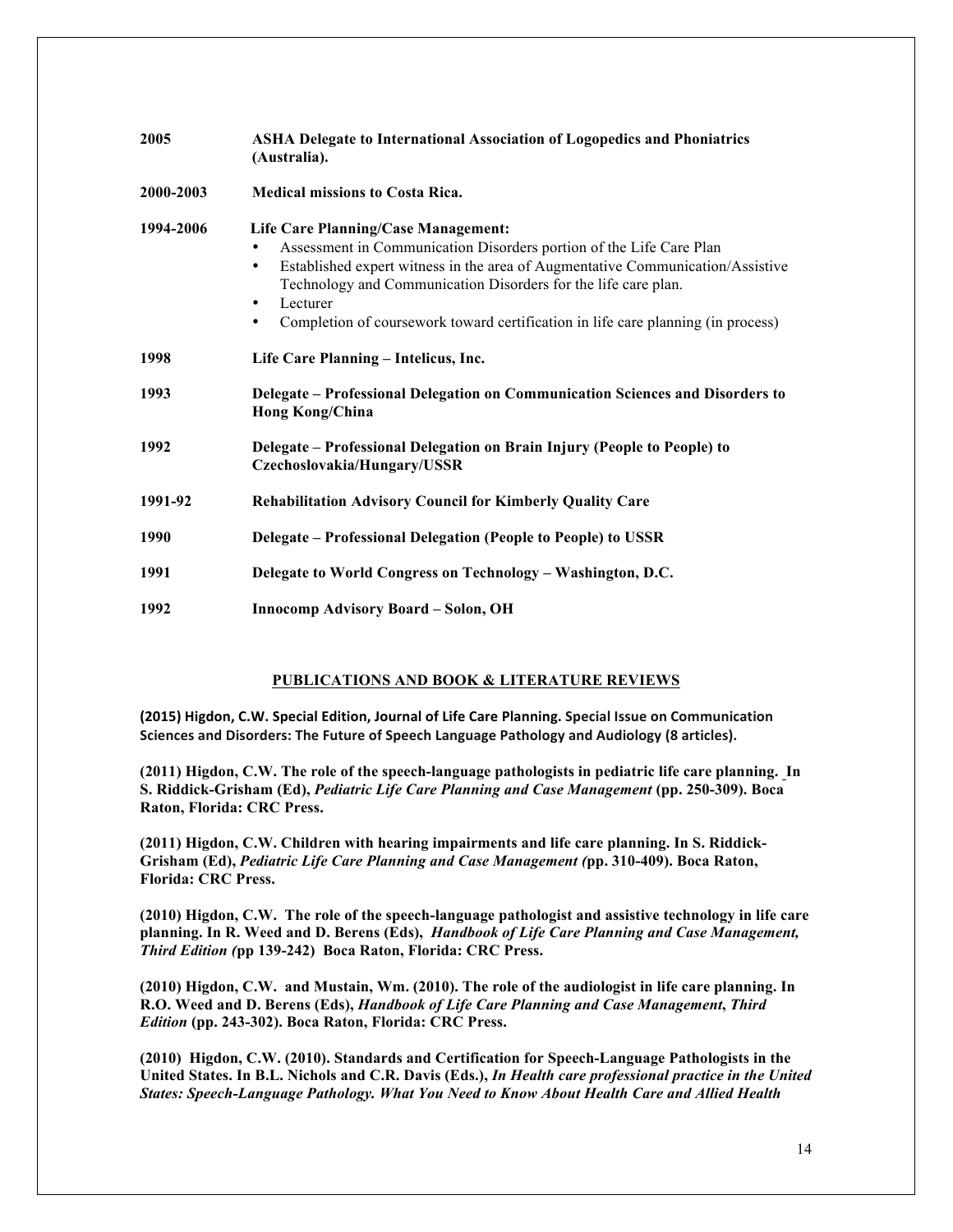*Professions in the United States* **(pp. 145-280, 365-376). New York, NY: Springer Publishing Company.**

**(2010-2002) Member of Editorial Board and select reviewer,** *Journal of Life Care Planning***. Editor: Debra Berens. Boca Raton, Florida: CRC Press.** 

**(2009-2008) Expert reviewer for IEEE Transactions on Neural Systems and Rehabilitation Engineering. Biomedical Engineering, Johns Hopkins University.**

**(2007) Select reviewer for The International Guide to Speech Acquisition, S.McLeod, Thomson Delmar Learning. Published 2007.**

**(2006) Higdon, C.W. Life Care Planning Issues for Adult Swallowing Disorders.** *Journal of Life Care Planning,* **Vol 4 (4), 185-204.** 

**(2006) Abstract and Index Information published to the CSA Linguistics and Language Behavior Abstracts (CSA): A Missing Link: People, Practice and Some Precarious Research!, Topics in Language Disorders.**

**(2005) Higdon, C.W. Life Care Planning Issues for Pediatric Swallowing Disorders.** *Journal of Life Care Planning***, Vol 4, Numbers 2 & 3, 99-114.**

**(2004) Higdon, CW. Language and Augmentative Communication.** *Topics in Language Disorders***. Topic Editor. Journal Editor: Dr. Kay Butler. Vol 24, No 1, January-March 2004. Aspen Publishers/Lippincott Williams & Wilkins.**

**(2004) Higdon, C.W. The role of the speech-language pathologist and assistive technology in life care planning. In R.O. Weed (Ed),** *Handbook of Life Care Planning and Case Management, Second Edition* **(pp. 145-216). Boca Raton, Florida: CRC Press.** 

**(2004) Higdon, C.W., Higdon, L., & Gladstone, V.** *The role of the audiologist in life care planning. In R.O. Weed (Ed), Handbook of Life Care Planning and Case Management, Second Edition* **(pp. 217- 264). Boca Raton: CRC Press.** 

**(2004), Higdon C. W. The role of the speech-language pathologists and audiologists in life care planning. In S. Riddick-Grisham (Ed),** *Pediatric Life Care Planning and Case Management (***pp 320- 410 ). Boca Raton, Florida: CRC Press.** 

**(1998) Higdon, C.W. "The role of the speech-language pathologist and assistive technology in life care planning,"** *Handbook of Life Care Planning and Case Management;* **ed. Roger O. Weed, CRC Press, 1998.**

**(2008-2001) Reviewer: Language Speech and Hearing in the Schools, American Speech-Language Hearing Association.**

**Mason, M. and Watkins, C., "Protocol for Use of the Passy-Muir Tracheostomy Speaking Valves." The European Respiratory Journal, August 1992; 5:148s No.P0469.**

**1998-1995 Editorial Board, John Wiley Publishers.Personal Injury, a journal for lawyers, doctors, and other practitioners.**

**Watkins, C., "A Response: The Need for an Assistive Technology Credential" Team Rehab, Vol. IX, August, 1998**

**Editorial Reviewer: Allyn and Bacon. (Simon and Schuster Education Group), Needham Heights, MA. (1996-98).**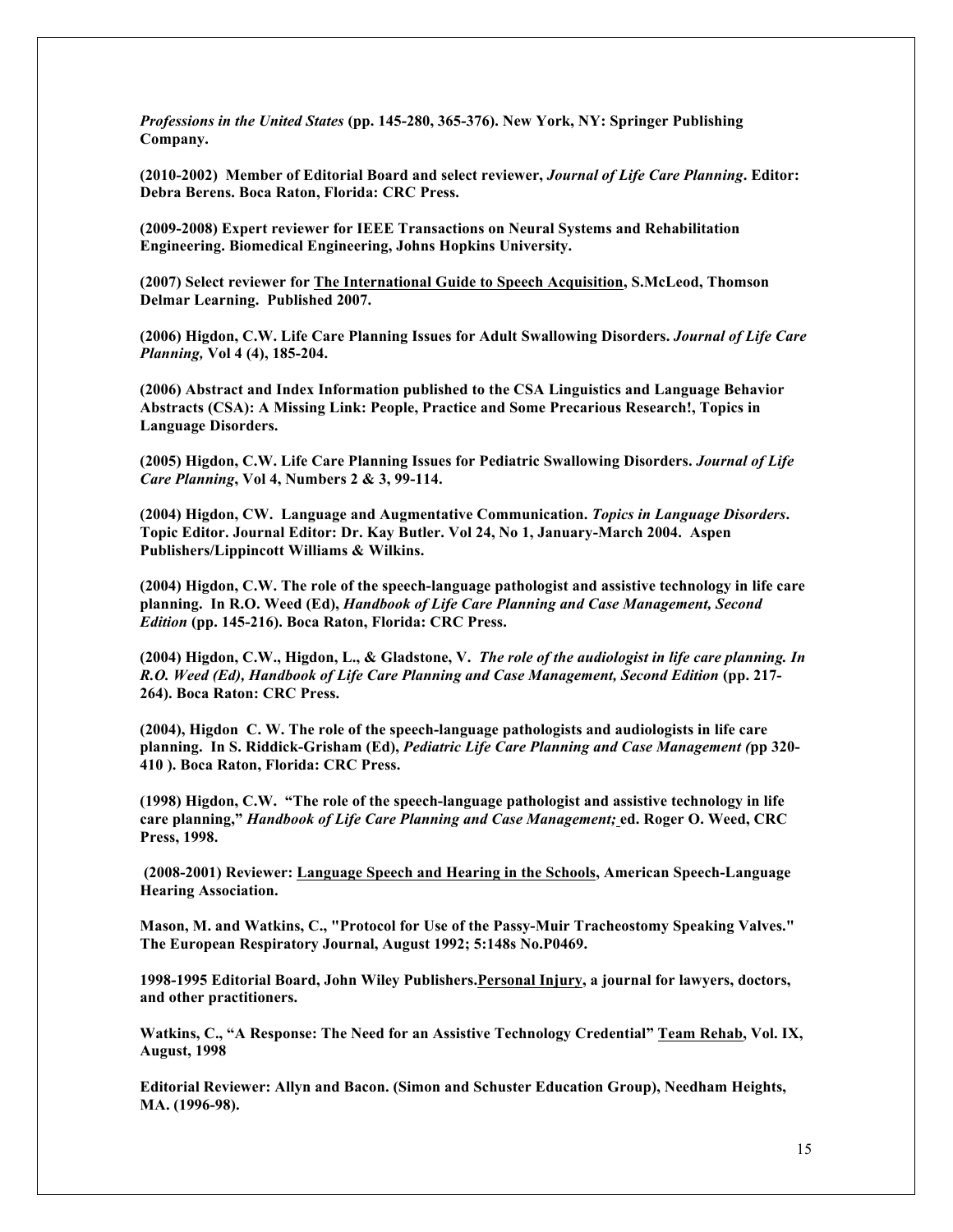**Reviewer: Augmentative and Alternative Communication Journal; (1995-98).**

**National Association of Rehabilitation Professionals in the Private Sector (NARPPS) Newsletter Editor, 1995.**

**Journal and Book Reviewer: RESNA Publications (1994-95).**

**Watkins, C., Assistive Technology, Vol. 6.2 1994, Book Review RESNA Press.**

**Watkins, C., Communication Options for Tracheostomized and Ventilator Dependent Patients, Passy-Muir, 1994.**

#### **UNIVERSITY UNDERGRADUATE AND GRADUATE THESIS PROJECTS**

- **2015 Jessica Eagen, Masters Thesis, LSVT**
- **2015 Ashley Kelton, Masters Thesis, Blast Injuries in Soldiers Returning from Overseas**
- **2014 Ellie Harbarough, Undergraduate Honors College Thesis. Topic: Graduate Student Training in Bilingualism.**
- **2012 Katy Greenlee, Completed, Undergraduate Honors College Thesis (presented results at national ASHA Conference)**
- **2010 Carla Arguila. Completed, Undergraduate Honors College Thesis. (presented results at national ASHA conference)**
- **2010 Tommy Strini. Completed, Undergraduate Honors College Thesis. (presented results at national ASHA conference)**
- **2008 Emily Chambers. Pediatric Brain Tumors and Subsequent Motor Speech Deficits. Completed Undergraduate Honors College Thesis.**
- **2004 Singletary, B. and Higdon, CW. Multicultural Survey of Teachers' Attitudes About Language Proficiency Among Students. Completed Masters Thesis.**
- **2004 Howard, L. and Higdon, CW. Differences in Syntactic Abilities of Children Who Speak Choctaw. Completed Masters Thesis.**
- **2003 Yarbrough, D. and Higdon, CW. " Implementing AAC Means Increased Vocalizations". Completed Masters Thesis.**
- **2003 Gosa, M. and Higdon, CW. "The Effects of Circadian Rhythm on the Social Functioning in Children with Autism". Completed Master's Thesis**
- **2003 Higdon, CW and Terry, R. "The Presence of Swallowing Disorders in Children with Spina Bifida". Completed Masters Thesis.**
- **2003 Higdon, CW and Collier, T. "The Presence of Motor Speech Disorders in Adults with HIV/AIDS. Completed Masters Thesis.**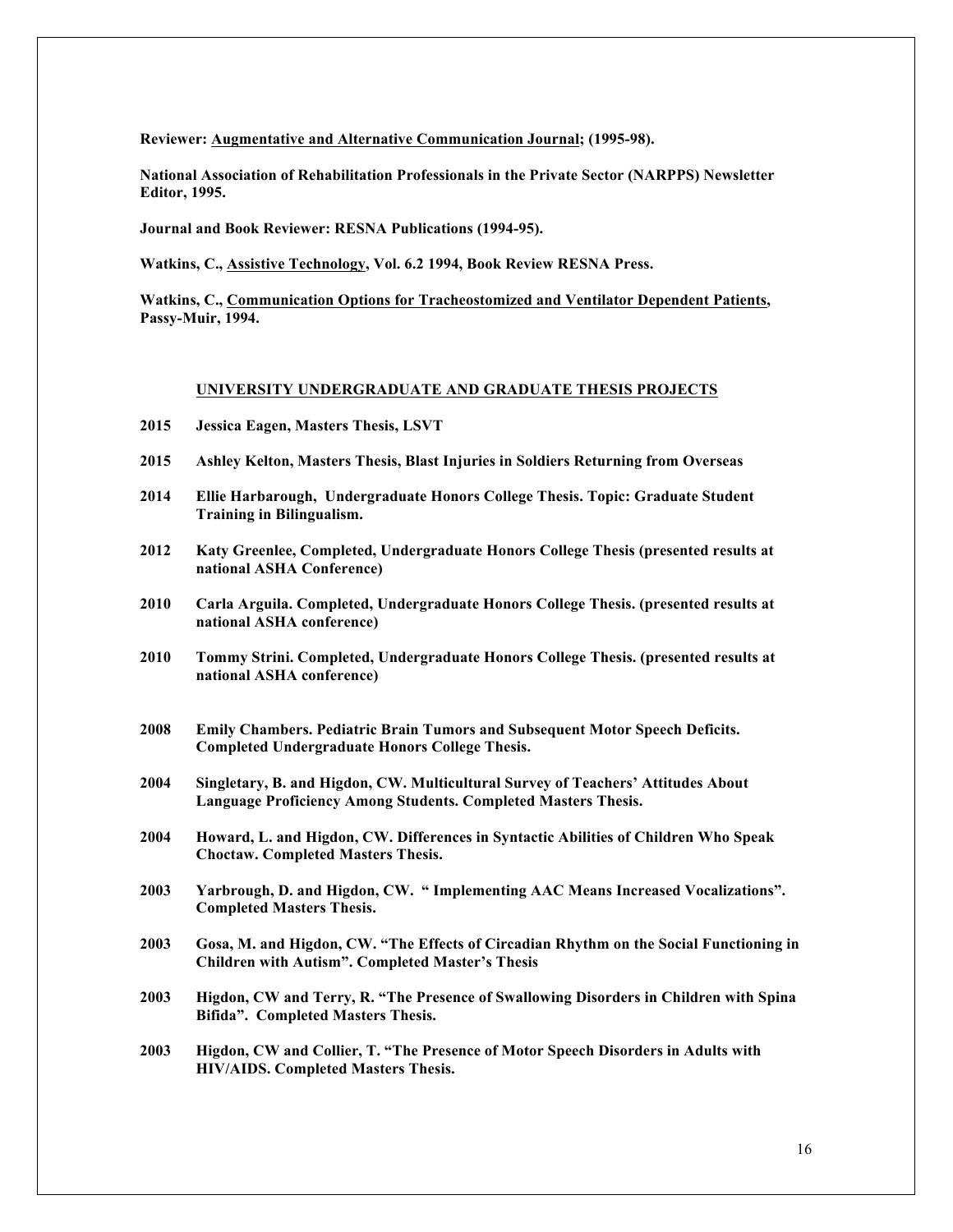#### **PENDING PUBLICATIONS**

**2014 Handbook of Augmentative and Alternative Communication, Plural Publishing, Inc. Under contract. Projected completion date: December 2014. DVD included.** 

**2010 Tutorial completed. Title: The Role of the Speech-Language Pathologist in Litigation.**

#### **SPECIALTY PREPARATION**

- **2015 MDE Hearing Officer. Training completed June 2015.**
- **2015-1998 Trained Mediator . Mediation subject to individual state regulations and rules. Trained in specialty mediation: special education, ADA, and Employment Disputes.**
- **2009 ASHA Legislative Issues Workshop Course**
- **Life Care Planning Certification. University of Florida. Course work completed. Certification pending test completion.**
- **Tracheoesophageal Puncture Technique Training. Dr. Eric Blom. Indianapolis. July 2001.**
- **Videoendoscopy Training (Endoscopic Assessment of Swallowing). University of Florida. February 2001**
- **Videostroboscopic Examination of the Larynx: Recording Techniques and Interpretation" (1995).**
- **Swallowing Disorders and Techniques (Basic, Intermediate, Advanced), Dr. Jeri Logemann (1990).**
- **Fifth Multi-disciplinary Symposium on Dysphagia/The Johns Hopkins Swallowing Center at Johns Hopkins Medical Institution, Baltimore, Maryland (April 1994).**

#### **PRESENTATIONS**

# **(FEBRUARY 2014) MISSISSIPPI SPEECH AND HEARING CONFERENCE, JACKSON, MS. PRESENTATION WITH DR. PATTY PRELOCK ON ASHA AFFAIRS OF STATE; SEPARATE PRESENTATION ON STATE ADVOCACY**

**(NOVEMBER 2013) MISSISSIPPI BACHELORS PREPARATION FOR PRACTICE IN THE SCHOOLS. 216 TASK FORCE. POSTER SESSION. CHIGDON AND EBOYD, ASHA NATIONAL CONVENTION , CHICAGO, IL.**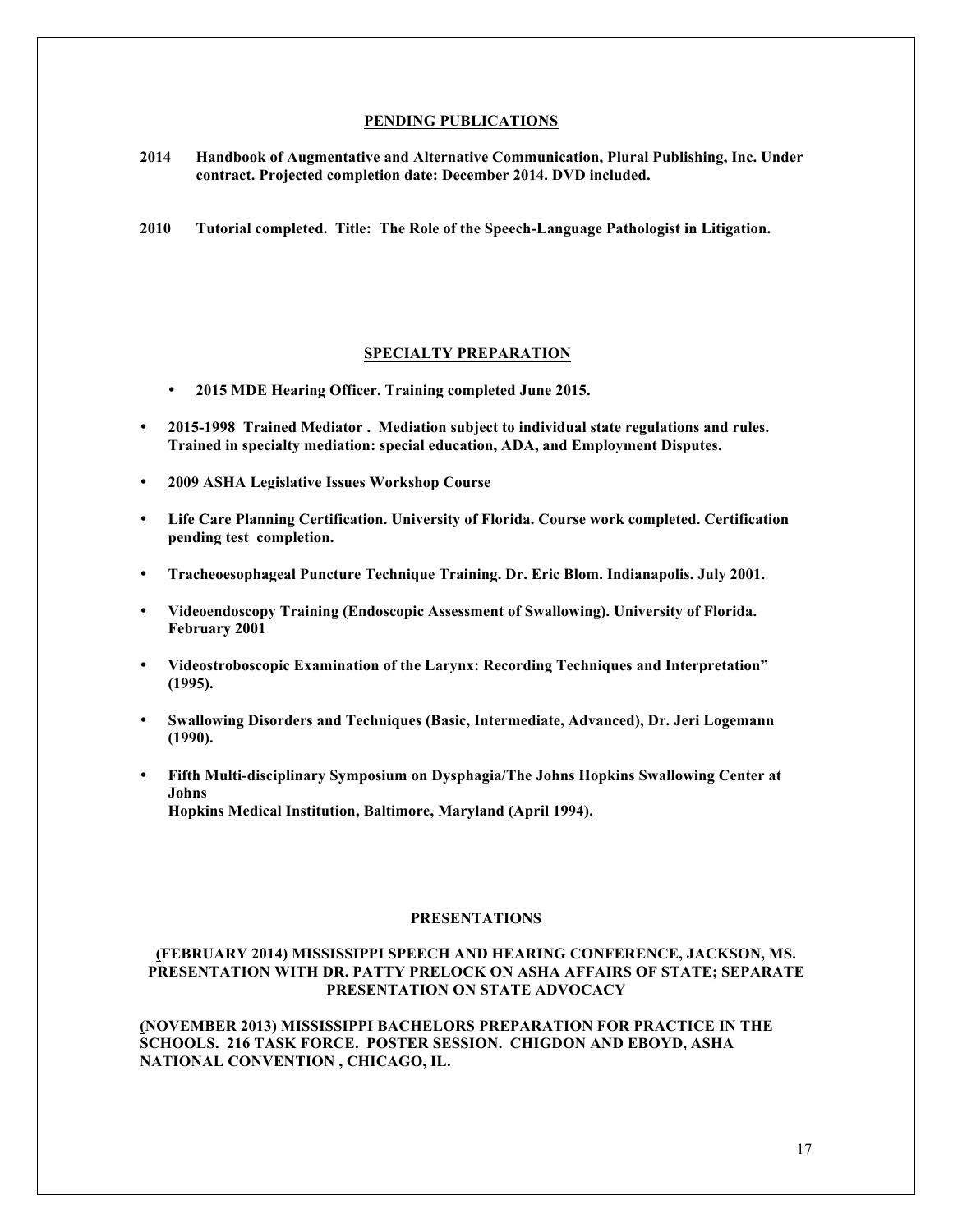**(NOVEMBER 2013) SLPS IN THE NICU. POSTER SESSION, CHIGDONA ND K.GREENLEE. ASHA NATIONAL CONVENTION, CHICAGO, IL.** 

**(MARCH 2013) MISSISSIPPI SPEECH AND HEARING ASSOCIATION ANNUAL STATE MEETING. ADVOCACY IN THE PROFESSION. JACKSON MS.** 

**(FEBRUARY 2013) WISCONSIN SPEECH AND HEARING CONFERENCE. ADVOCACY IN THE PROFESSION. OPENING SESSION. MADISON, WA.** 

**(2012) GRADUATE CSD TRAINING. POSTER SESSION, CHIGDON AND UM GRADUATE STUDENTS. ASHA NATIONAL CONVENTION, SAN DIEGO, CA.** 

**(NOVEMBER 2010) "GLOBAL OPPORTUNITIES FOR SPEECH-LANGUAGE PATHOLOGISTS AND AUDIOLOGISTS". POSTER SESSION. C HIGDON. ASHA NATIONAL CONVENTION, NEW ORLEANS, LA.**

**(NOVEMBER 2009) " CAREER SATISFACTION IN 2009". POSTER SESSION. C HIGDON. ASHA NATIONAL CONVENTION, NEW ORLEANS, LA.**

**(NOVEMBER 2009) "HEALTH LITERACY IN MEDICAL AND EDUCATIONAL LITERATURE". POSTER SESSION. C HIGDON. ASHA NATIONAL CONVENTION, NEW ORLEANS, LA.**

**(SEPTEMBER 2009) "ROLE OF REHABILITATION PROVIDERS IN LIFE CARE PLANNING". CHIGDON. POSTER PRESENTATION AT INTERNATIONAL LIFE CARE PLANNING CONFERENCE, PHOENIX, AZ.**

**(APRIL 2009) "ETHICS IN PROFESSIONAL ISSUES COURSE FOR GRADUATE STUDENTS". SOLOMAN, B., POOLE, M.J., HIGDON, C. PRESENTATION AT THE COUNCIL ON ACADEMIC PROGRMS, NEWPORT BEACH, CA. (UM CSD COURSE MATERIAL INCLUDED IN PRESENTATION).** 

**(NOVEMBER 2008) "/S/ PRODUCTION DIFFERENCES IN COCHLEAR IMPANTS AND HEARING AIDS. POSTER SESSION. ASHA NATIONAL CONVENTION, CHICAGO, IL.**

**(NOVEMBER 2008) SPEECH-LANGUAGE PATHOLOGISTS' PRACTICE SURVEYS IN NEONATAL INTENSIVE CARE UNITS. C. HIGDON AND E. CHAMBERS. PAPER PRESENTED AT ASHA NATIONAL CONVENTION, CHICAGO, IL.**

**(NOVEMBER 2008) PERSPECTIVES OF THIRD PARTY FUNDING FOR AAC DEVICES AND SERVICES. C. HIGDON. SEMINAR PRESENTED AT ASHA NATIONAL CONVENTION, CHICAGO, IL.** 

**(NOVEMBER 2008) TOTAL COMMUNICATION OR PECS? INCREASING VOCABULARY OF CHILDREN WITH ASD. COOPER, R.A., HIGDON, C.W. POSTER PRESENTED AT ASHA NATIONAL CONVENTION, CHICAGO, IL.** 

**(NOVEMBER 2008) PEDIATRIC BRAIN TUMORS AND SUBSEQUENT MOTOR SPEECH DEFICITS. CHAMBERS, E. AND HIGDON, C. POSTER PRESENTED AT ASHA NATIONAL CONVENTION, CHICAGO, IL.** 

**(JUNE 2008) "RESEARCH+AAC+CPT CODES" SEMINAR. CAROLYN HIGDON. REHABILITATION ASSOCIATION OF NORTH AMERICA, INTERNATIONAL CONFERENCE, WASHINGTON, D.C.**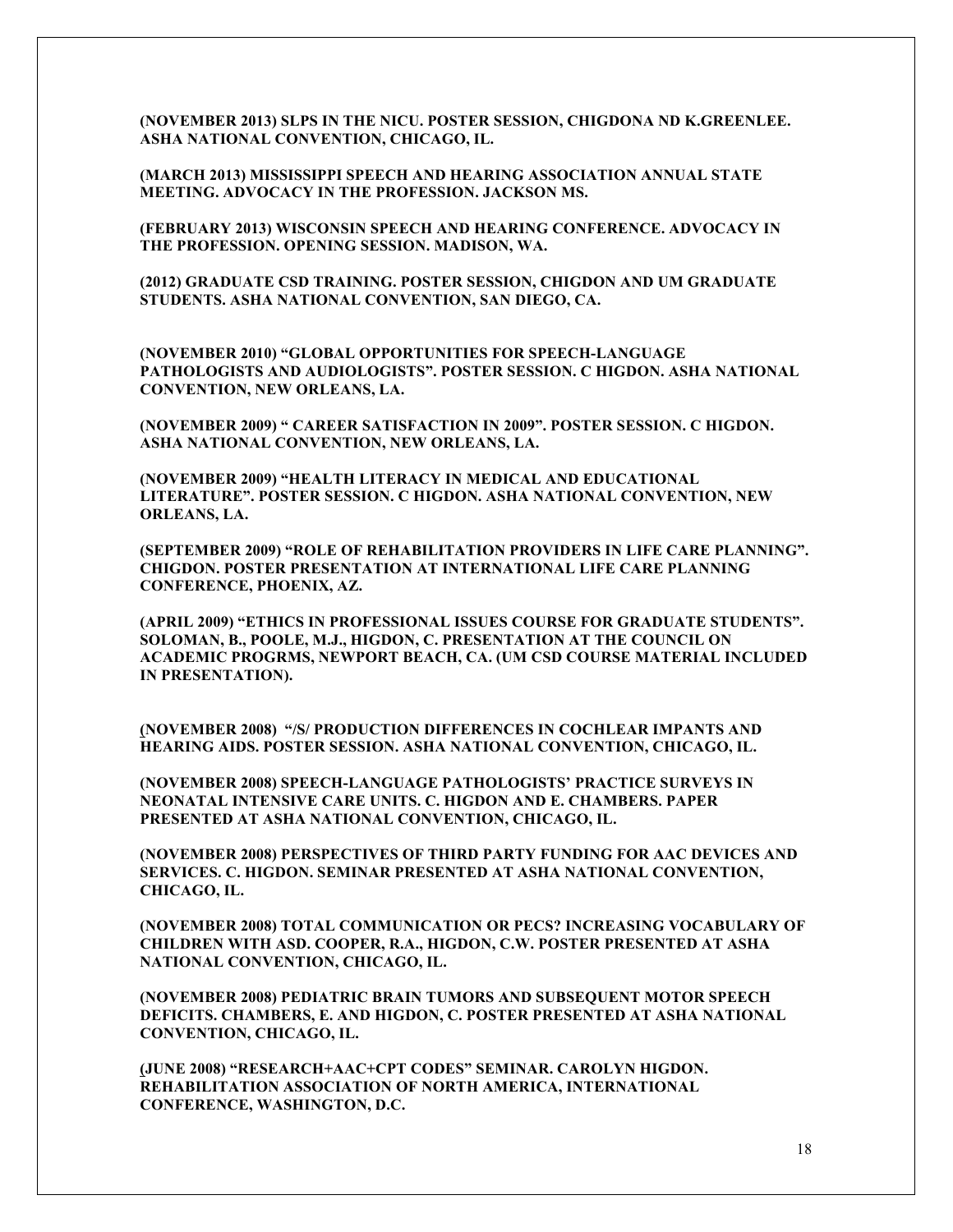**(MARCH 2008) BALANCE, COGNITIVE, AND HEARING SCREENING FOR THE ELDERLY. LAURA VAUGHAN, C. HIGDON, MELISSA MARTINEZ, AND SUSAN LOPEZ. THE 38TH ANNUAL MIDSOUTH CONFERENCE ON COMMUNICATIVE DISORDERS, MEMPHIS, TN.**

**(NOVEMBER 2007) "RESEARCH+AAC+CPT CODES" SEMINAR. CAROLYN HIGDON. AMERICAN SPEECH-LANGUAGE HEARING ASSOCIATION NATIONAL MEETING, BOSTON, MA.**

**(NOVEMBER 2007) "SURVIVOR! GRASS ROOTS ADVOCACY 101" SEMINAR. CAROLYN HIGDON AND LINDA S. TEPPERMAN. AMERICAN SPEECH-LANGUAGE HEARING ASSOCIATION NATIONAL MEETING, BOSTON, MA.**

**(NOVEMBER 2007) "COMMUNICATION STRATEGIES USED BY NURSING ASSISTANTS IN ASSISTED LIVING FACILITIES". ANGELA HOWARD, ASHLEY LISHMAN, LEAH SMITH, LASHONDA EDWARDS, CAROLYN HIGDON. POSTER SESSION. AMERICAN SPEECH-LANGUAGE HEARING ASSOCIATION NATIONAL MEETING, BOSTON, MA.** 

**(NOVEMBER 2007) "A COMPARISON BETWEEN AGE OF COCHLEAR IMPLANTATION AND LANGUAGE DEVELOPMENT". CAROLYN HIGDON, KATIE BURKHALTER, ERICA CUMMINGS, DAPHNE FRITZ, VAISHALI SHAH. POSTER SESSION. AMERICAN SPEECH-LANGUAGE HEARING ASSOCIATION NATIONAL MEETING, BOSTON, MA.**

**(ARPIL 2007) "AUGMENTATIVE COMMUNICATION DECISION-MAKING PROCESS WITH DIFFICULT CASES" INVITED SPEAKER FOR FIRST CHINA INTERNATIONAL CONFERENCE ON SPEECH THERAPY, BEIJING, P.R. OF CHINA.**

**(NOVEMBER 2007) INVITED SPEAKER FOR THE INTERNATIONAL ASSOCIATION OF REHABILITATION, LAS VEGAS, NY. "LONG TERM PLANNING FOR INDIVIDUALS WITH VISUAL IMPAIRMENTS".** 

**(OCTOBER 2007) INVITED SPEAKER FOR THE 2007 INTERNATIONAL SYMPOSIUM FOR LIFE CARE PLANNING RESEARCH. "TEN YEARS/FIVE PLANS: SPECIFIC OUTCOMES IN ASSISTIVE TECHNOLOGY". ST.PETERSBURG, FL.**

**(MARCH 2007) ABCs OF GRASSROOTS ADVOCACY—ANYBODY CAN. PRESENTED TO THE 2007 LEGISLATIVE COUNCIL MEETING IN BETHESDA, MARYLAND.** 

**(MARCH 2007) "EMPLOYMENT IN PUBLIC SCHOOLS: A SURVEY OF GRADUATE STUDENTS' PERSPECTIVES". POSTER SESSION. JOHNNIE WILSON AND CAROLYN HIGDON, JAMIE MEEKS, LESLIE SCROGGINS, SHARONDA TURNER. MISSISSIPPI ANNUAL SPEECH AND HEARING CONVENTION, JACKSON, MISSISSIPPI.**

**(MARCH 2007) "FOUR UNIVERSITY OF MISSISSIPPI SENIOR RESEARCH PROJECTS". POSTER SESSION. CAROLYN HIGDON, ASHLEY GILLEN, LAREN CROSS, ASHLEY LISHMAN, CAROLINE TRIGGS. MISSISSIPPI ANNUAL SPEECH AND HEARING CONVENTION, JACKSON, MISSISSIPPI.**

**(MARCH 2007) "SURVEY OF SCHOOL-BASED SLPS' SERVICE DELIVERY TO CHILDREN AGES 3-5". POSTER SESSION. CRYSTAL JOHNSON, KALEENA HOLLOWAY, MEREDITH TURNER, RONEDA SCOTT. MISSISSIPPI ANNUAL SPEECH AND HEARING CONVENTION, JACKSON, MISSISSIPPI.**

**(NOVEMBER 2006) "EMPLOYMENT IN PUBLIC SCHOOLS: A SURVEY OF GRADUATE STUDENTS' PERSPECTIVES". POSTER SESSION. JOHNNIE WILSON AND CAROLYN HIGDON, JAMIE MEEKS, LESLIE SCROGGINS, SHARONDA TURNER, AMERICAN**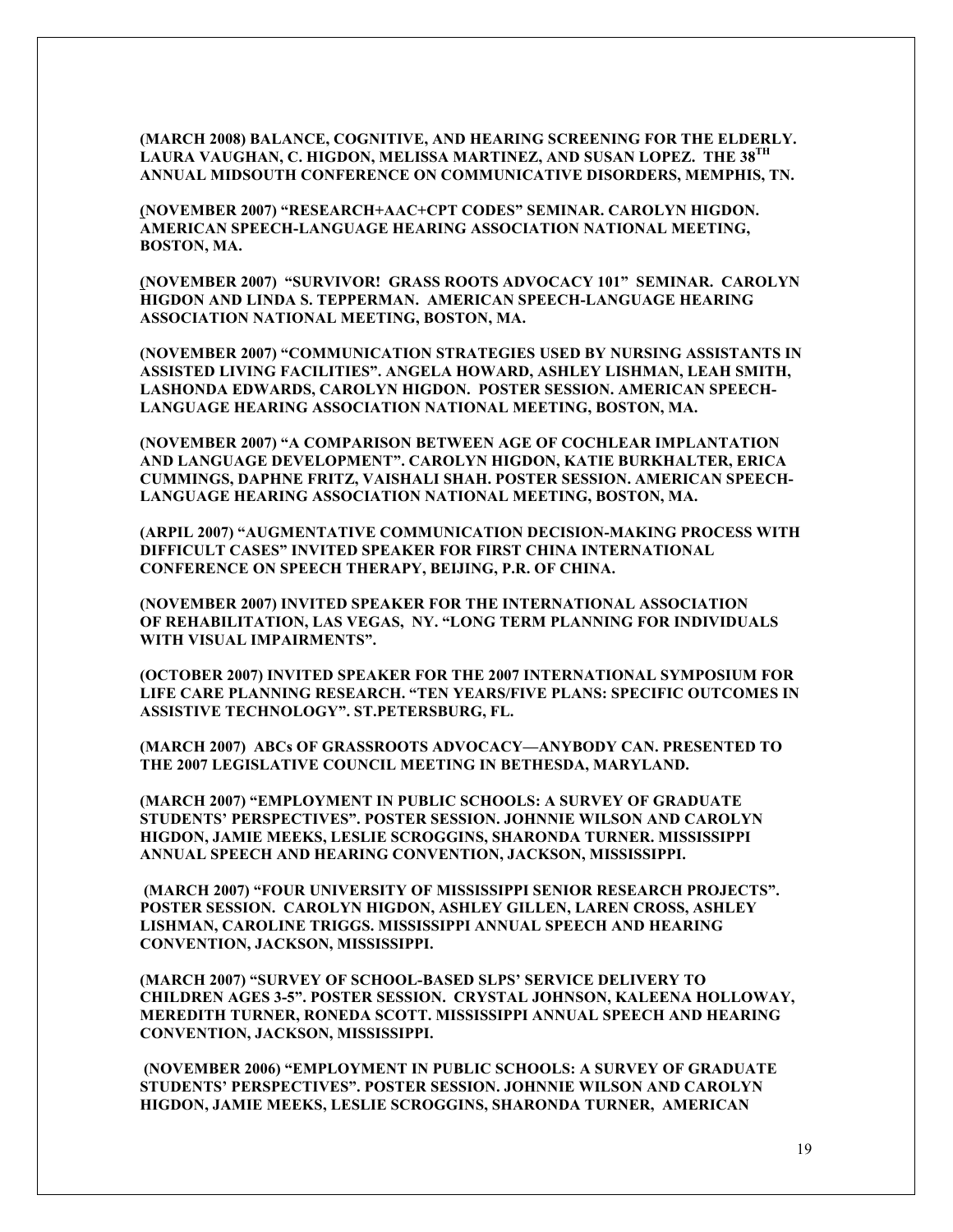**SPEECH LANGUAGE HEARING ASSOCIATION NATIONAL MEETING, MIAMI, FLORIDA.**

**(NOVEMBER 2006) "FOUR UNIVERSITY OF MISSISSIPPI SENIOR RESEARCH PROJECTS". POSTER SESSION. CAROLYN HIGDON, ASHLEY GILLEN, LAREN CROSS, ASHLEY LISHMAN, CAROLINE TRIGGS. AMERICAN SPEECH LANGUAGE HEARING ASSOCIATION NATIONAL MEETING, MIAMI, FLORIDA.**

**(NOVEMBER 2006) "MOVING THE PROFESSION TO INDEPENDENT STATUS: PART V". SEMINAR, CAROLYN HIGDON AND KEN WOLF. AMERICAN M SPEECH LANGUAGE HEARING ASSOCIATION NATIONAL MEETING, MIAMI, FLORIDA.**

**(NOVEMBER 2006) "EDUCATION ON EVIDENCE-BASED PRACTICE FOR INDIVIDUALS DIAGNOSED WITH TBI". POSTER SESSION. LOLLIE VAUGHAN, CAROLYN HIGDON, CLAIRE DROKE, JESSICA BOYLES, LAUREN BROWN, ALICIA BROOKS, AMERICAN SPEECH-LANGUAGE HEARING ASSOCIATION NATIONAL MEETING, MIAMI, FLORIDA. (SUBMITTED BUT NOT ACCEPTED).** 

**(NOVEMBER 2006) "SURVEY OF SCHOOL-BASED SLPS' SERVICE DELIVERY TO CHILDREN AGES 3-5". POSTER SESSION. CRYSTAL JOHNSON, KALEENA HOLLOWAY, MEREDITH TURNER, RONEDA SCOTT. AMERICAN SPEECH-LANGUAGE HEARING ASSOCIATION NATIONAL MEETING, MIAMI, FLORIDA.** 

**(MARCH 2006) "CURRENT CLINICAL RESEARCH IN MOTOR SPEECH, FLUENCY, LITERACY", HIGDON, C, IVY, L., LOWE, R., SNYDER, G., VAUGHAN, L. PAPER PRESENTED AT MSHA SPEECH-LANGUAGE HEARING ASSOCIATION ANNUAL CONFERENCE, JACKSON, MS.**

**(NOVEMBER 2006) " STUTTERING RESOURCES FOR SCHOOL-BASED SLP". HATFIELD, H. GOODMAN, M., LOCASTRO, K., SNYDER, G., HIGDON, C. PAPER PRESENTED AT ASHA NATIONAL CONVENTION, MIAMI, FL.**

**(NOVEMBER, 2006) "CRITICAL REVIEW OF EVIDENCE-BASED PRACTICE FOR TBI". VAUGHAN, L., BOYLES, J., BROOKS, A., BROWN, L., DROKE, C., HIGDON, C. PAPER SUBMITTED, NOT ACCEPTED. ASHA NATIONAL CONVENTION, MIAMI, FL.** 

**(JUNE 2006) AAC AND MEDICARE CODES: FROM POLICY TO PRACTICE. CAROLYN HIGDON, REHABILITATION ENGINEERING OF AMERICA NATIONAL MEETING, WASHINGTON, D.C. SEMINAR PRESENTATION.**

**(NOVEMBER 2005) STUDENT VIEWS OF GRADUATE SCHOOL: PRE, DURING, & POST. AMERICAN SPEECH-LANGUAGE HEARING ASSOCIATION, SAN DIEGO, CA. POSTER SESSION.**

**(NOVEMBER 2005) MOVING THE PROFESSION TO INDEPENDENT STATUS: PART IV. AMERICAN SPEECH-LANGUAGE HEARING ASSOCIATION. SAN DIEGO, CA.**

**(NOVEMBER 2005) SURVEY OF SLP'S KNOWLEDGE OF THE TRANSDISCIPLINARY SERVICE MODEL. AMERICAN SPEECH-LANGUAGE HEARING ASSOCIATION. SAN DIEGO, CA. (HARREL, K AND CWHIGDON)**

**(NOVEMBER 2005) INTERNATIONAL AFFAIRS ASSOCIATION: CONNECTION TO HUMANINTARIAN WORK IN SLP/AUDIOLOGY. POSTER SESSION. AMERICAN SPEECH-LANGUAGE HEARING ASSOCIATION. SAN DIEGO, CA.**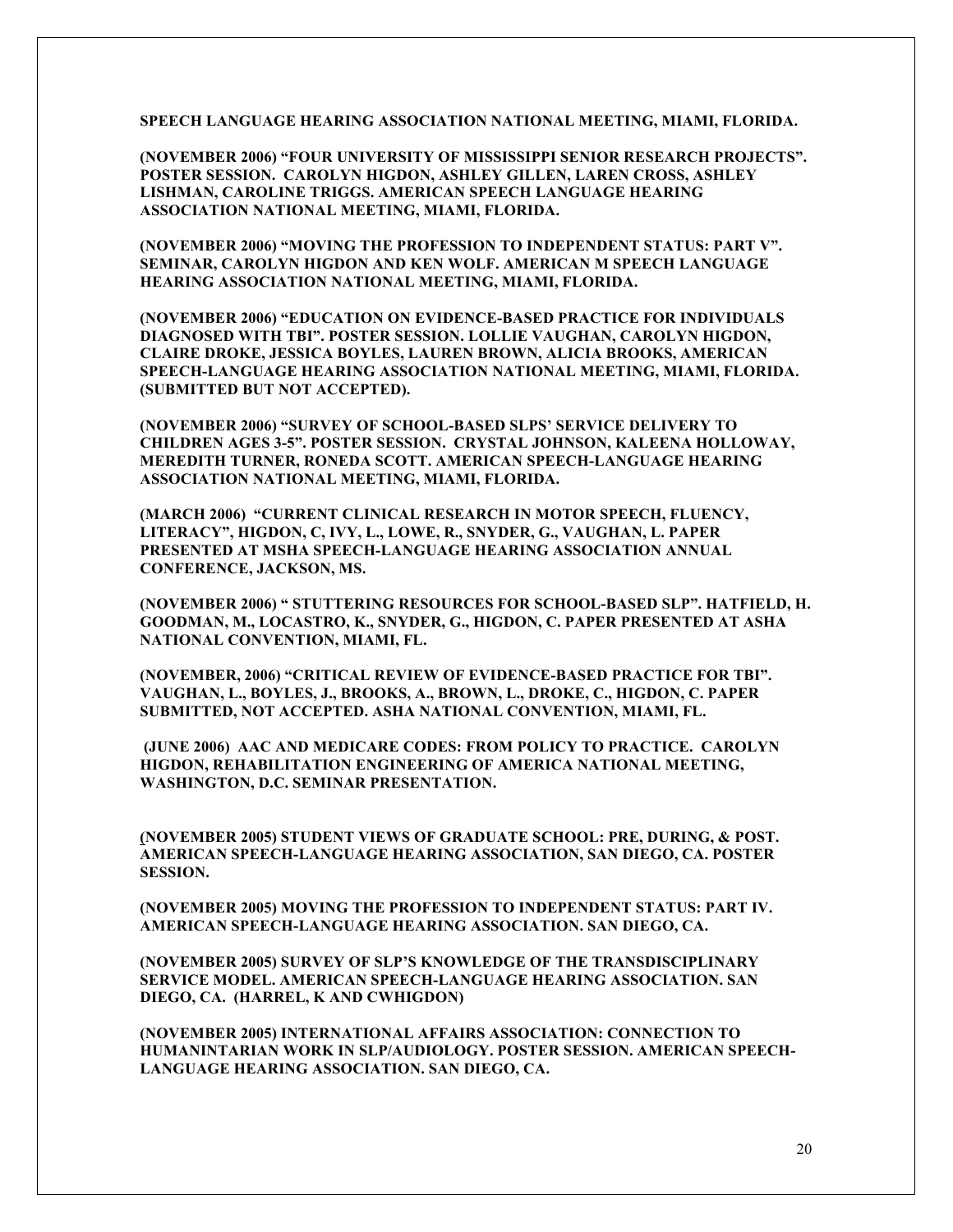**(NOVEMBER 2005) CLINICAL PROGRESSION OF COGNITIVE DECLINE & ORAL /PHARYNGEAL DYSPHAGIA. POSTER SESSION. AMERICAN SPEECH-LANGUAGE HEARING ASSOCIATION. SAN DIEGO, CA. (HIGDON, CW AND FOLKS, C).**

**(NOVEMBER 2005) LEE SILVERMAN VOICE TREATMENT: CASE STUDY INVOLVING INCOMPLETE GLOTTAL CLOSURE. POSTER SESSION. AMERICAN SPEECH-LANGUAGE HEARING ASSOCIATION. SAN DIEGO, CA. (HODNETT, L, KEENE, G, HIGDON, CW).**

**(APRIL 2003) ASHA STANDARDS AND ASHA INITIATIVES. MISSISSIPPI SPEECH-LANGUAGE-HEARING CONVENTION, JACKSON, MS. TWO HOUR SEMINAR. (MUSTAIN, W, HIGDON, CW, AND HIGDON, LW).**

**(APRIL 2003) ALTERNATIVE AND AUGMENTATIVE COMMUNICATION IN THE SCHOOLS. MISSISSIPPI SPEECH-LANGUAGE-HEARING CONVENTION, JACKSON, MS. THREE HOUR SEMINAR.**

**(APRIL 2003) "IMPLEMENTING AAC EQUALS INCREASED VERBALIZATIONS". MISSISSIPPI SPEECH-LANGUAGE HEARING CONVENTION, JACKSON, MS. POSTER SESSION. (YARBROUGH, D. AND HIGDON, CW).** 

**(NOVEMBER 2002) " CFCC UPDATE: STANDARDS AND IMPLEMENTATION". AMERICAN SPEECH-LANGUAGE HEARING ASSOCIATION ANNUAL CONVENTION, ATLANTA, GA. THREE HOUR SEMINAR.** 

**(NOVEMBER 2002) "IMPLEMENTING AAC EQUALS INCREASED VERBALIZATIONS". AMERICAN SPEECH-LANGUAGE HEARING ASSOCIATION ANNUAL CONVENTION, ATLANTA, GA. POSTER SESSION. (YARBROUGH, D. AND HIGDON, CW).** 

**(NOVEMBER 2002) " SPEECH-LANGUAGE PATHOLOGY CODING & REIMBURSEMENT ACTIONS IN 2002". AMERICAN SPEECH-LANGUAGE HEARING ASSOCIATION ANNUAL CONVENTION. TWO HOUR SEMINAR.**

**(NOVEMBER 2002) "TAKING RESPONSIBILITY FOR MOVING THE PROFESSIONS TO INDEPENDENT STATUS". AMERICAN SPEECH-LANGUAGE HEARING ASSOCIATION. TWO HOUR SEMINAR. (HIGDON, CW AND LOGEMANN, J.).**

**(NOVEMBER 2002) "TALK WITH THE EXPERTS ABOUT AAC". AMERCAN SPEECH-LANGUAGE HEARING ASSOCIATION ANNUAL CONVENTION. ONE HOUR SEMINAR.** 

**(NOVEMBER 2002) "THE STORY OF AUDITORY SCANNING BY THREE MOTHERS". AMERICAN SPEECH-LANGUAGE HEARING ASSOCIATION ANNUAL CONVENTION. TWO HOUR SEMINAR.**

**(NOVEMBER 2002) "WHERE LITTLE FEET TAKE GIANT STEPS!" AMERICAN SPEECH-LANGUAGE HEARING ASSOCIATION ANNUAL CONVENTION, ATLANTA, GA . ONE HOUR SEMINAR. (HIGDON, CW, TAYLOR, V., TUMLIN, B., AND WAITS, L.)**

**(NOVEMBER 2002) "THE CLINICAL FELLOWSHIP: STRATEGIES FOR SUCCESS". AMERICAN SPEECH-LANGUAGE HEARING ASSOCIATION ANNUAL CONVENTION, ATLANTA, GA. (ASHA CFCC COMMITTEE).** 

**(NOVEMBER 2002) " MAINTAINING THE CCC-A: MANDATORY PROFESSIONAL DEVELOPMENT BEGINNING IN 2003". AMERICAN SPEECH-LANGUAGE HEARING ASSOCIATION ANNUAL CONVENTION, ATLANTA, GA.**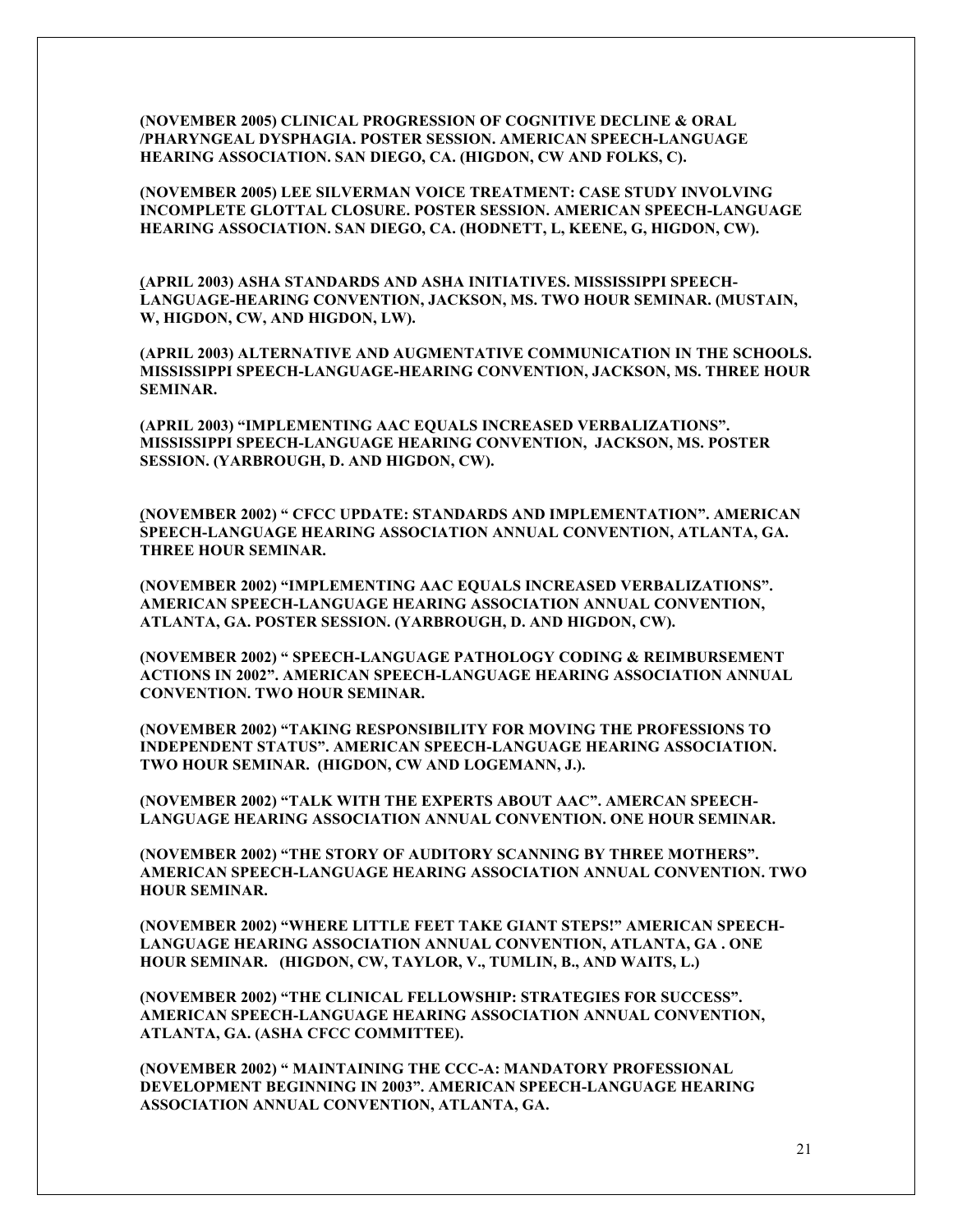**(MARCH 2002) "SWALLOWING ISSUES IN THE SPINA BIFIDA POPULATION". MISSISSIPPI SPEECH-LANGUAGE HEARING ASSOCIATION ANNUAL CONVENTION, JACKSON, MS. POSTER SESSION. (TERRY, R. AND HIGDON, CW).**

**(MARCH 2002) " COMMUNICATION DISORDERS IN THE ADULT AIDS PATIENT". MISSISSIPPI SPEECH-LANGUAGE HEARING ASSOCIATION ANNUAL CONVENTION, JACKSON, MS. POSTER SESSION. (TERRY, R. AND HIGDON, CW).** 

**(MARCH 2002) "THE EFFECTS OF CIRCADIAN RHYTHM BALANCE ON CHILDREN WITH AUTISM." MISSISSIPPI SPEECH-LANGUAGE-HEARING ASSOCIATION ANNUAL CONVENTION, JACKSON, MS. POSTER SESSION. (COLLIER, T. AND HIGDON, CW).** 

**(MARCH 2002) " AAC" A CASE STUDY IN COMMUNICATION AND BEHAVIOR. MISSISSIPPI SPEECH-LANGUAGE HEARING ASSOCIATION ANNUAL CONVENTION, JACKSON, MS. POSTER SESSION. (BROWN, E. AND HIGDON, CW).** 

**(MARCH 2002) EVIDENCE BASED PRACTICE. UTAH SPEECH AND HEARING CONVENTION, SALT LAKE CITY, UTAH.**

**(MARCH 2002) " BASIC PRINCIPLES OF PHARMACOLOGY FOR COMMUNICATION DISORDERS: PEDIATRICS AND ADULTS", BAPTIST COLLEGE OF HEALTH SCIENCES— DESOTO.**

**(MARCH 2002) "NEUROGENICS AND COMMUNICATION DISORDERS". BAPTIST COLLEGE OF HEALTH SCIENCES—DESOTO.**

**(NOVEMBER 2001) "INTERNATIONAL PRACTICUM, A TRAINING OPPORTUNITY". AMERICAN SPEECH-LANGUAGE HEARING ASSOCIATION ANNUAL CONVENTION, NEW ORLEANS, LA. POSTER SESSION. (SHRADER, K. AND HIGDON, CW).** 

**(NOVEMBER 2001) "LIFE AFTER THE MASTER'S DEGREE: WHAT'S NEXT FOR THE SPEECH-LANGUAGE PATHOLOGIST?" AMERICAN SPEECH-LANGUAGE HEARING ASSOCIATION ANNUAL MEETING, NEW ORLEANS, LA.**

**(NOVEMBER 2001) "SWALLOWING ISSUES IN THE SPINA BIFIDA POPULATION". AMERICAN SPEECH-LANGUAGE-HEARING ASSOCIATION, NEW ORLEANS, LA. POSTER SESSION. (TERRY, R. AND HIGDON, CW).** 

**(NOVEMBER 2001) "COMMUNICATION DISORDERS IN THE ADULT AIDS PATIENT". AMERICAN SPEECH-LANGUAGE HEARING ASSOCIATION, NEW ORLEANS, LA. POSTER SESSION. (COLLIER, T. AND HIGDON, CW).**

**(NOVEMBER 2001) " THE EFFECTS OF CIRCADIAN RHYTHM BALANCE ON CHILDREN WITH AUTISM". AMERICAN SPEECH-LANGUAGE HEARING ASSOCIATION, NEW ORLEANS, LA. POSTER SESSION. (GOSA, M. AND HIGDON, CW).**

**(NOVEMBER 2001) " AAC: A CASE STUDY IN COMMUNICATION AND BEHAVIOR". AMERICAN SPEECH-LANGUAGE HEARING ASSOCIATION, NEW ORLEANS, LA. POSTER SESSION. (BROWN, E. AND HIGDON, CW).**

**(OCTOBER 2001) "AAC: ASSESSMENT, IMPLEMENTATION, FUNDING, OUTCOMES." SHORT COURSE. NINTH JOINT ANNUAL CONVENTION OF THE TENNESSEE**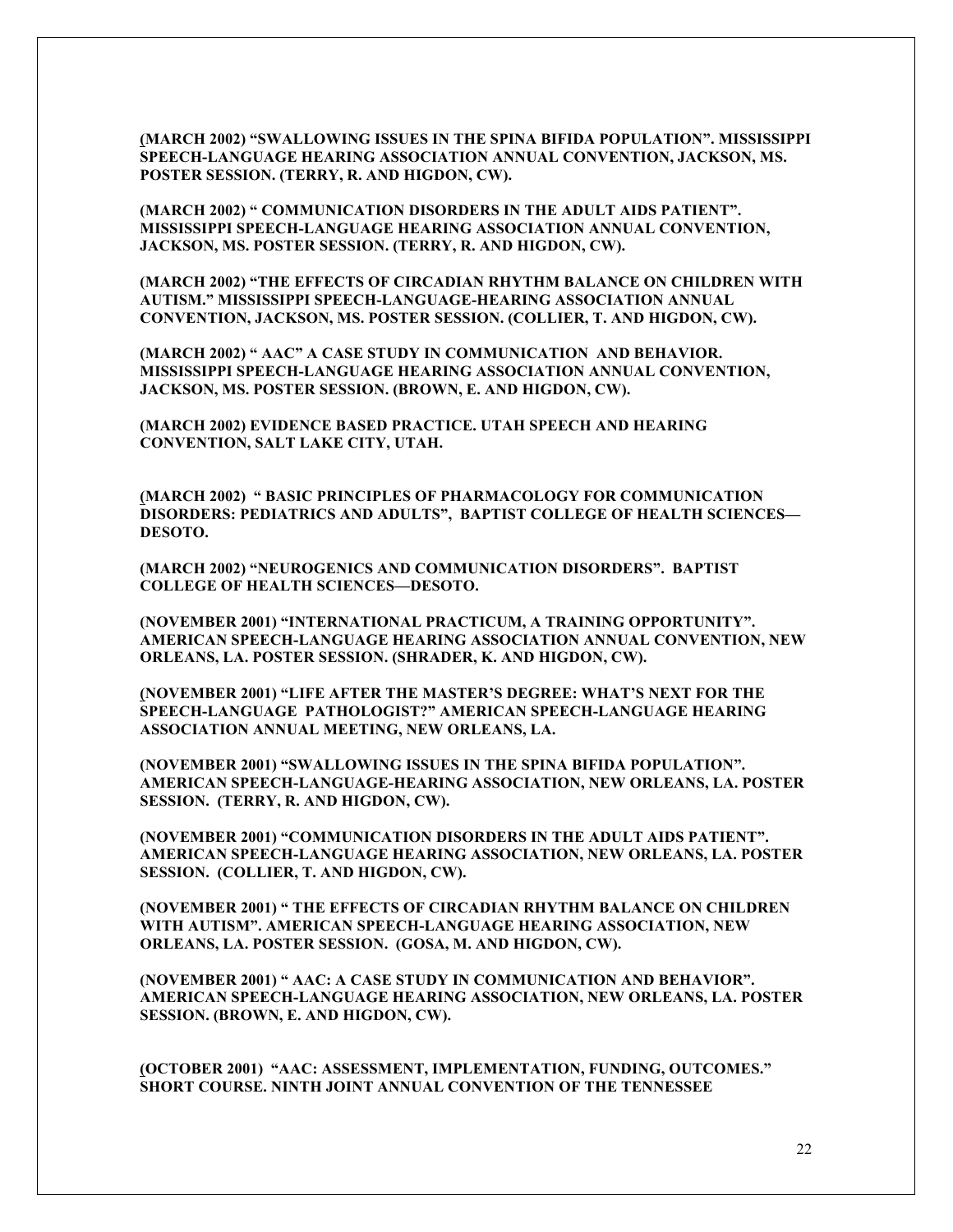**ASSOCIATION OF AUDIOLOGISTS AND SPEECH-LANGUAGE PATHOLOGISTS AND THE TENNESSEE ACADEMY OF AUDIOLOGY, NASHVILLE, TENNESSEE.**

**(JULY 2001) "CENTRAL AUDITORY PROCESSING", KENNESAW STATE UNIVERSITY, ATLANTA, GEORGIA. LECTURE TO EXC 7770. PSYCHONEUROLOGICAL AND MEDICAL ISSUES IN SPECIAL EDUCATION.** 

**(APRIL 2001) "COMMUNICATION ISSUES IN THE AGING POPULATION", SOUTHERN GERONTOLOGICAL SOCIETY'S 22ND ANNUAL MEETING, LEXINGTON, KENTUCKY. (ACCEPTED BUT NOT PRESENTED: JANUARY 2001).**

**(March 2001) "BASIC PRINCIPLES OF PHARMACOLOGY FOR COMMUNICATION DISORDERS", MISSISSIPPI SPEECH-LANGUAGE-HEARING ASSOCIATION, JACKSON, MS.**

**(March 2001) "PROFESSIONAL ISSUES IN EDUCATION AND HEALTHCARE", MISSISSIPPI SPEECH-LANGUAGE-HEARING ASSOCIATION, JACKSON, MS.**

**(February 2001) "INTERNATIONAL PRACTICUM, A TRAINING OPPORTUNITY", TEXAS SYMPOSIUM ON LANGUAGE DIVERSITY, AUSTIN, TX. CO-PRESENTATION WITH KIM SHRADER.**

**(NOVEMBER 2000) "CENTRAL AUDITORY PROCESSING FOR SLPS", NORTH MISSISSIPPI SPEECH AND HEARING ASSOCIATION, TUPELO, MS.**

**(NOVEMBER 2000) "COMMUNICATION DISORDERS FOR LIFE CARE PLANNERS", INTELICUS, INC. WASHINGTON, D.C.**

**(NOVEMBER 2000) "INFECTIOUS DISEASE CONTROL MEASURES", AMERICAN SPEECH-LANGUAGE-HEARING ASSOCIATION, WASHINGTON, D.C.**

**(SEPTEMBER 2000) "AUGMENTATIVE COMMUNICATION", MEDICAL COLLEGE OF GEORGIA, AUGUSTA, GEORGIA.**

**(AUGUST 2000) "LOCKED-IN SYNDROME", INTERNATIONAL SOCIETY FOR AUGMENTATIVE AND ALTERNATIVE COMMUNICATION, WASHINGTON, D.C.**

**(APRIL 2000) "FORENSIC REHABILITATION" TEXAS SPEECH-LANGUAGE-HEARING ASSOCIATION ANNUAL CONFERENCE, DALLAS, TEXAS**

**(APRIL 2000) "PROFESSIONAL ISSUES IN AN INTERNATIONAL PRACTICE", TEXAS SPEECH-LANGUAGE-HEARING ASSOCIATION ANNUAL CONFERENCE, DALLAS, TEXAS**

**(APRIL 2000) "RESNA ASSISTIVE TECHNOLOGY CREDENTIAL", NEW YORK SPEECH-LANGUAGE-HEARING ASSOCIATION ANNUAL CONFERENCE, SARATOGA SPRINGS, NEW YORK**

**(APRIL 2000) "INFECTIOUS DISEASE CONTROL MEASURES FOR SPEECH-LANGUAGE PATHOLOGISTS AND AUDIOLOGISTS", NEW YORK SPEECH-LANGUAGE-HEARING ASSOCIATION ANNUAL CONFERENCE, SARATOGA SPRINGS, NEW YORK**

**(MARCH 2000) "FORENSIC REHABILITATION", GEORGIA SPEECH-LANGUAGE-HEARING ASSOCIATION ANNUAL CONFERENCE, ATLANTA, GEORGIA**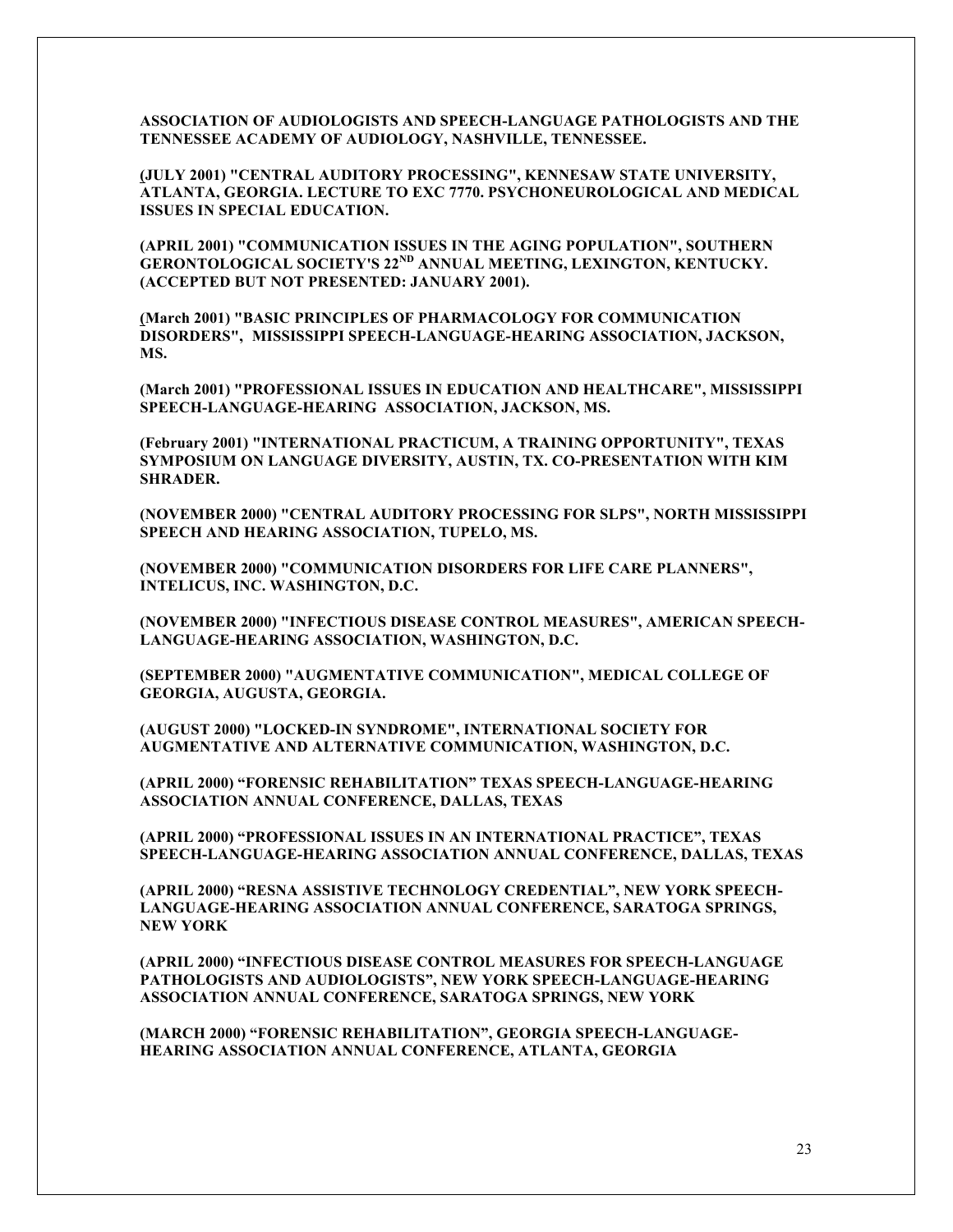**(MARCH 2000) "PROFESSIONAL ISSUES IN AN INTERNATIONAL PRACTICE", GEORGIA SPEECH-LANGUAGE-HEARING ASSOCIATION ANNUAL CONFERENCE, ATLANTA, GEORGIA**

**(MARCH 2000) "ACC BEST PRACTICES USING LANGUAGE ACTIVITY MONITORING", GEORGIA SPEECH-LANGUAGE-HEARING ASSOCIATION ANNUAL CONFERENCE, ATLANTA, GEORGIA**

**(APRIL 1999) "MEDIATION IN IDEA AND ADA CONFLICTS", TEXAS SPEECH LANGUAGE HEARING ASSOCIATION ANNUAL CONVENTION – DALLAS, TEXAS**

**(MARCH 1999) "MEDIATION IN THIS 'I WANT IT ALL WORLD'", GEORGIA SPEECH LANGUAGE HEARING ASSOCIATION ANNUAL CONVENTION – SAVANNAH, GEORGIA**

**(JUNE 1998) "LIFE CARE PLANNING: OUTLINING SHORT AND LONG TERM ASSISTIVE TECHNOLOGY NEEDS OF PEOPLE WITH DISABILITIES", RESNA INSTRUCTIONAL SHORT COURSE, MINNEAPOLIS, MINNESOTA**

**(APRIL 1998) "LIFE CARE PLANNING AND ASSISTIVE TECHNOLOGY", TEXAS SPEECH LANGUAGE HEARING ASSOCIATION ANNUAL CONVENTION-HOUSTON, TEXAS**

**(NOVEMBER 1997) "LIFE CARE PLANNING FOR THE SPEECH-LANGUAGE PATHOLOGIST", AMERICAN SPEECH LANGUAGE HEARING ASSOCIATION ANNUAL CONVENTION – BOSTON, MA**

**(NOVEMBER 1997) "CHOICES FOR FUNDING ASSISTIVE TECHNOLOGY", AMERICAN SPEECH LANGUAGE HEARING ASSOCIATION ANNUAL CONVENTION – BOSTON, MA**

**(NOVEMBER 1997) "PRESCHOOL AAC PROJECT IN BIBB COUNTY", FEDERATION CEC FALL CONFERENCE, MACON, GA**

**(MARCH AND JULY 1997) "LIFE CARE PLANNING FOR THE SPEECH LANGUAGE PATHOLOGIST", LIFE CARE PLANNING TRAINING – THE UNIVERSITY OF FLORIDA**

**(APRIL 1997) "AUGMENTATIVE COMMUNICATION THROUGH MEDICAID: A COMPREHENSIVE STRATEGY FOR SEEKING AND RECEIVING DEVICES", TOUCH THE FUTURE EXPO – ATHENS, GA**

**(MARCH 1997) "AUGMENTATIVE COMMUNICATION" KENTUCKY SPEECH AND HEARING ASSOCIATION ANNUAL CONVENTION, LEXINGTON, KY**

**(NOVEMBER 1996) "PRESENTATION OF THE AD HOC COMMITTEE REPORT ON MAXIMIZING TECHNOLOGY IN THE SCHOOLS", ASHA ANNUAL CONVENTION – BOSTON, MA**

**(MAY 1996) "ASSESSMENT AND TREATMENT OF PERSONS REQUIRING TRACHEOSTOMY TUBES AND VENTILATORS, A TRANSDISCIPLINARY TEAM APPROACH", NEW YORK, NY**

**(JUNE 1996) "PATIENT CARE OR MANAGED CARE", TRI-ALLIANCE WORKSHOP – AUSTIN, TX**

**(MAY 1996) "QUALITY ASSURANCE DEVELOPMENT, THE AMERICAN ACADEMY OF THE PRIVATE PRACTICE IN SPEECH PATHOLOGY AND AUDIOLOGY", ATLANTA, GA**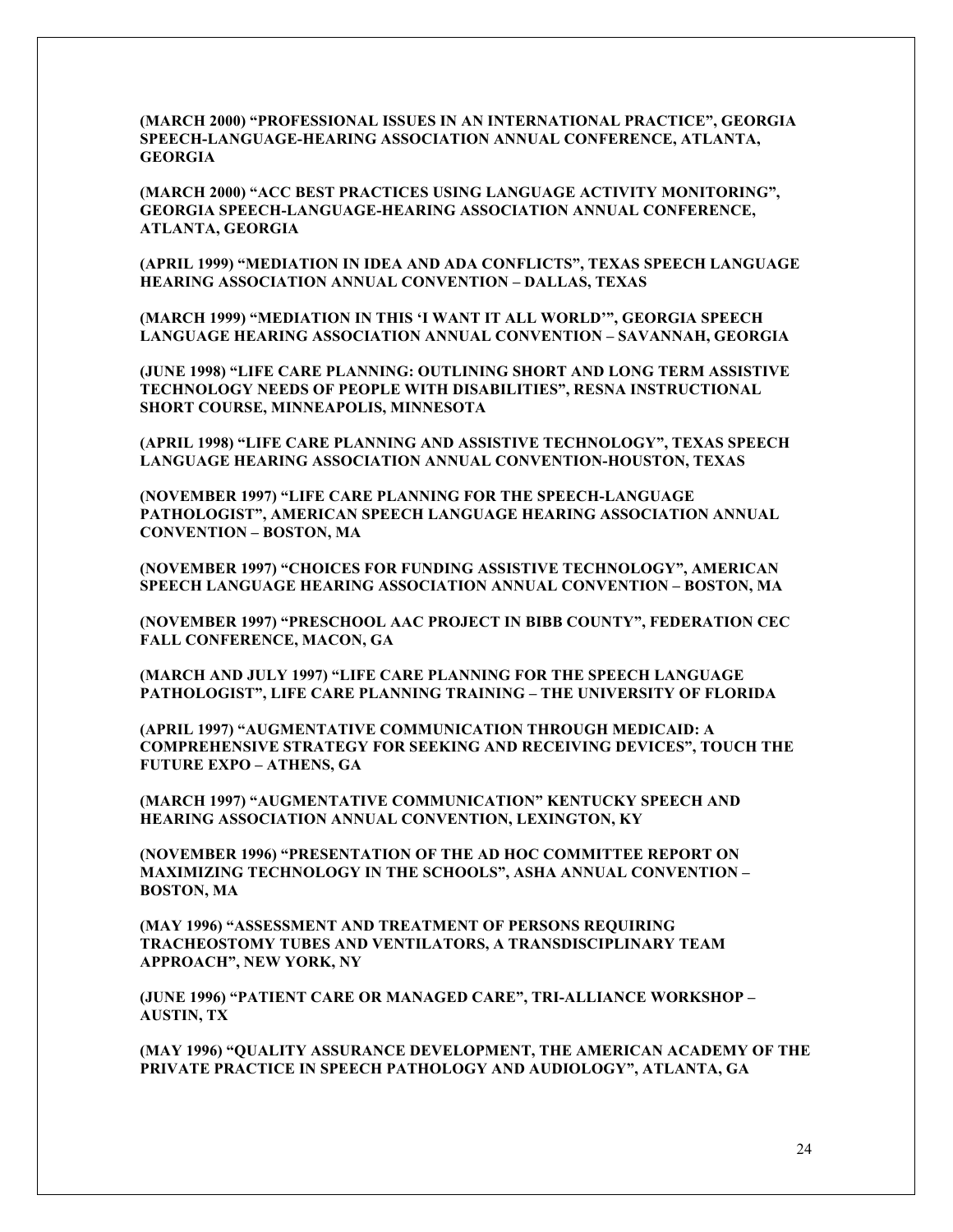**(DECEMBER 1995) "GRAND ROUNDS:AUGMENTATIVE COMMUNICATION PERSPECTIVES ACROSS DISCIPLINES, AGES, AND DISABILITIES", SHORT COURSE AT ASHA CONVENTION – ORLANDO, FL**

**(NOVEMBER 1995) "TREATMENT, EFFICACY, STUDY, TEAM/CAN WE PASS THE TEST?", GEORGIA SPEECH LANGUAGE HEARING ASSOCIATION -ATLANTA ,GEORGIA**

**(OCTOBER 1995) "WHAT'S HAPPENING IN ASSISTIVE TECHNOLOGY? WHAT DO YOU NEED TO KNOW ABOUT THE TECHNOLOGY AND TREATMENT ISSUES IN AUGMENTATIVE/ALTERNATIVE COMMUNICATION (AAC)?" TELESEMINAR, ASHA**

**(OCTOBER 1995) "ASSISTIVE TECHNOLOGY FOR INCLUSIVE CLASSROOMS" , THE 9TH ANNUAL TECHNOLOGY AND LEARNING CONFERENCE (NATIONAL SCHOOL BOARD ASSOCIATION) – ATLANTA, GA**

**(OCTOBER 1995) "VISIONS: AUGMENTATIVE COMMUNICATION IN THE NEXT CENTURY – CHOICES, CHANGES, CHALLENGES!", ASHA TELECONFERENCE AND CONFERENCE-ATLANTA, GA**

**(SEPTEMBER 1995) "BRIDGING THE GAP: TELEPHONE ACCESSIBILITY (HOW CAN PEOPLE WITH COMMUNICATION DISORDERS ACCESS AND USE THE GEORGIA RELAY CENTER?)" THE RELAY CENTER ADVISORY COUNCIL, GEORGIA PUBLIC SERVICE COMMISSION AND AT&T – ATLANTA, GA**

**(JUNE 1995) ASSISTIVE TECHNOLOGY CLINICS AND CLINICIANS: "RIDING AND SURVIVING THE WAVE OF FISCAL REALITIES" – SPECIAL SESION FOR RESNA 95 CONFERENCE**

**(APRIL 1995) "ASSISTIVE TECHNOLOGY FOR REHABILIBATION PROFESSIONALS" – SHORT COURSE FOR THE 1995 NARPPS CONFERENCE-SAN FRANCISCO, CA**

**(NOVEMBER 1994) "AAC ACROSS THE LIFE SPAN:A COURSE FOR PRACTITIONERS" – SHORT COURSE AT ASHA 1994 CONVENTION – NEW ORLEANS, LA**

**(OCTOBER, 1994) "WHAT YOU NEED TO KNOW ABOUT AUGMENTATIBE COMMUNICATION IN SIXTY MINUTES" – THE TECHNOLOGY AND LEARNING CONFERENCE, NATIONAL SCHOOL BOARDS ASSOCIATION, DALLAS, TX**

**(JANUARY 1994) "ASSESSMENT AND TREATMENT OF PERSONS REQUIRING TRACHEOSTOMY TUBES AND VENTILATORS – A TRANSDISCIPLINARY TEAM APPROACH" – BOSTON (CAMBRIDGE), MA**

**(JUNE 1994) "ASSESSMENT AND TREATMENT OF PERSONS REQUIRING TRACHEOSTOMY TUBES AND VENTILATORS – A TRANSDISCIPLINARY TEAM APPROACH" – BOSTON (CAMBRIDGE), MA**

**(MARCH 1994) "ASSISTIVE TECHNOLOGY, WHAT IS IT?" – GEORGIA SPEECH AND HEARING ASSOCIATION CONVENTION- ATLANTA, GA**

**(OCTOBER 1993) "WHAT IS AUGMENTATIVE COMMUNICATION AND WHO USES IT?" – GARN CONFERENCE, GREATER ATLANTA ASSOCIATION OF REHABILITATION NURSES**

**(DECEMBER 1992) "VISION, COGNITIVE, AND COMMUNICATION: A TRANSDISCIPLINARY TREATMENT MODEL" – ATLANTA,GA**

**(JUNE 1992) "ALTERNATIVE/AUGMENTATIVE COMMUNICATION ASSESSMENT"**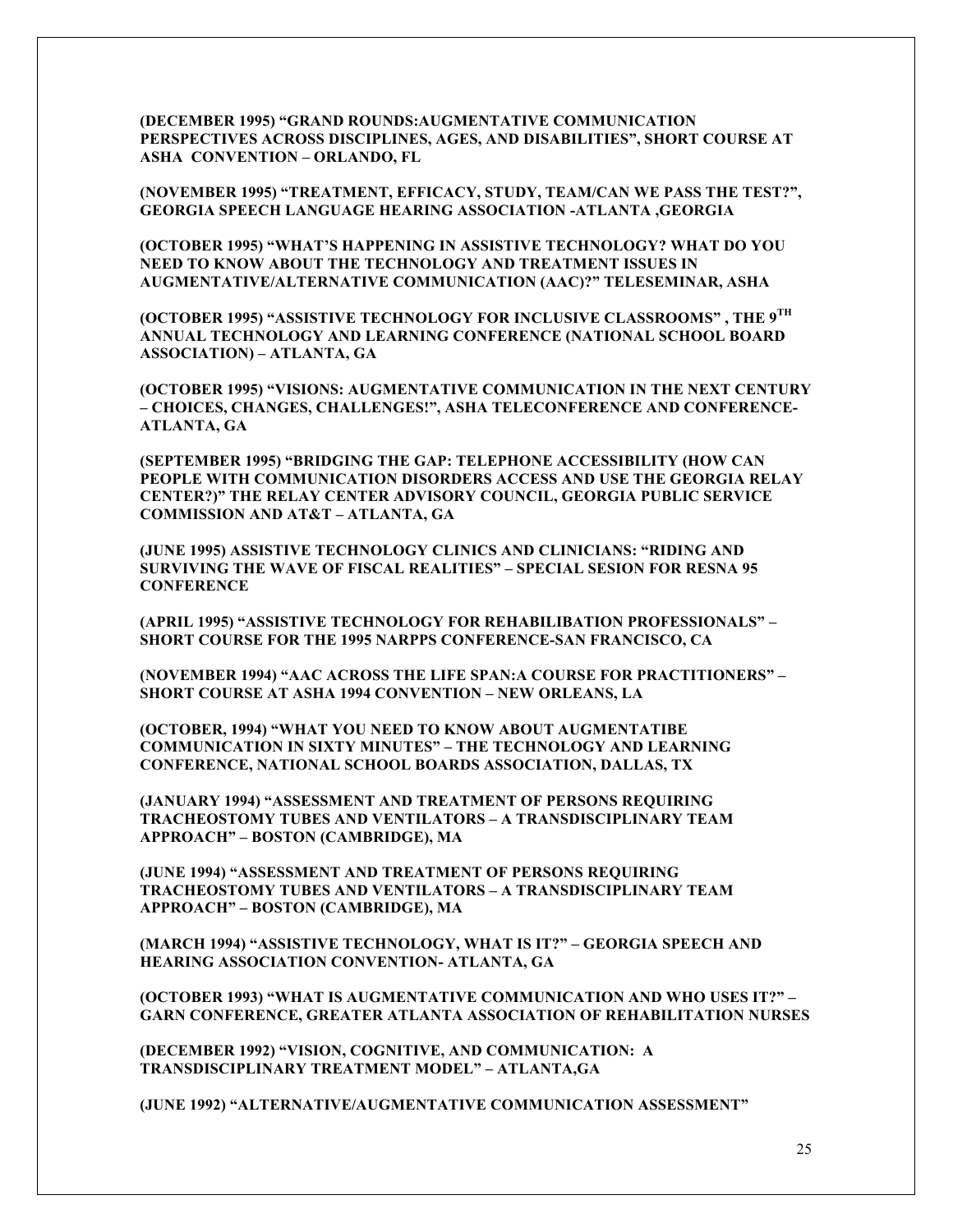**Course emphasizes implementation of augmentative communication into the educational programming. Areas discussed include types of disabilities, assessment, implementation, electronic, and non-electronic systems and systems components. Intended audience is educators, OT, PT, SLP, and psychologists. North Georgia Center, GLRS**

**(MARCH 1992) "AUGMENTATIVE AND ALTERNATIVE COMMUNICATION INTERVENTION" – NATIONAL INSTITUTE OF DISABILITIES REHABILITATION AND RESEARCH (NIDRR0 CONSENSUS VALIDATION CONFERENCE – ARLINGTON, VA**

**(APRIL 1992) "VISION, COGNITION, AND COMMUNICATION, A TRANSDISCIPLINARY TREATMENT MODEL" – NEURO OPTOMETRIC REHABILITATION ASSOCIATES, INTERNATIONAL MEETING – STONE MOUNTAIN, GA**

**(MAY 1992) "PRIVATE PRACTICE IN THE NINETIES"- UNIVERSITY OF GEORGIA: SEMINAR FOR STUDENTS SPECIFIC TO TYPES OF PRIVATE PRACTICE, OWNERSHIP, SELECTION, LOCATION, EQUIPMENT NEEDS, SCHEDULING, COST ACCOUNTABILITY, LEGAL ASPECTS, DOCUMENTATION AND REPORT WRITING – ATHENS, GA**

**(MARCH 1992) "COMMUNICATION FOR THE TRACHEOSTOMIZED AND VENTILATOR PATIENT UTILIZING THE PASSY MUIR VALVE" – TECHNOLOGY AND PERSONS WITH DIABILITIES CONFERENCE, GEORGIA SPEECH AND HEARING CONFERENCE, ATLANTA, GA**

**(MARCH 1992) "TECHNOLOGY IN THE USSR" – CALIFORNIA STATE UNIVERSITY, NORTHRIDGE, CA**

#### **(OCTOBER/NOVEMBER 1992) "COMMUNICATION DISORDERS AND ASSISTIVE TECHNOLOGY PROGRAMS IN THE U.S.A."- PRESENTATION IN PRAGUE, BUDAPEST, RUSSIA, ST. PETERSBURG, AD MOSCOW:**

- **(a) Czech Physicians**
- **(b) Homolka Hospital**
- **(c) Mala Aula Karolina**
- **(d) Military Hospital Stresovice**
- **(e) National Institute of Neurosurgery**
- **(f) Postgraduate Medical School**
- **(g) Institute of Experimental Medicine of the Hungarian Academy of Sciences**
- **(h) Academy of Medical Sciences Institute of the Brain**
- **(i) Scientific Center of Mental Health**
- **(j) Institute of Higher Nervous Activity and Neurophysiology**
- **(k) N.N. Burdenko Institute of Neurosurgery of the Russian Academy of Medical Sciences**
- **(l) A.L. Polenov Neurosurgical Institute**
- **(m) Bekhterev Psychoneurological Institute Clinic**

**(NOVEMBER 1992) "MYTHOLOGIES OF THE PASSY-MUIR SPEAKING VALVES WITH SPECIFIC POPULATION" – ASHA ANNUAL CONVENTION, SAN ANTONIO, TX**

**(AUGUST 1992) "COMMUNICATION OPTIONS OTHER THAN THE PASSY MUIR" – ATLANTA TRACH I VENT PROFESSIONAL INTEREST GROUP, HUG CENTER, ATLANTA, GA.**

**(MARCH 1992)"COMMUNICATION FOR THE TRACHEOSTOMIZED AND VENTILATOR PATIENT UTILIZING THE PASSY-MUIR VALVE." PRESENTED AT THE CALIFORNIA STATE UNIVERSITY, NORTHRIDGE, CA: TECHNOLOGY AND PERSONS MARCH 1992.**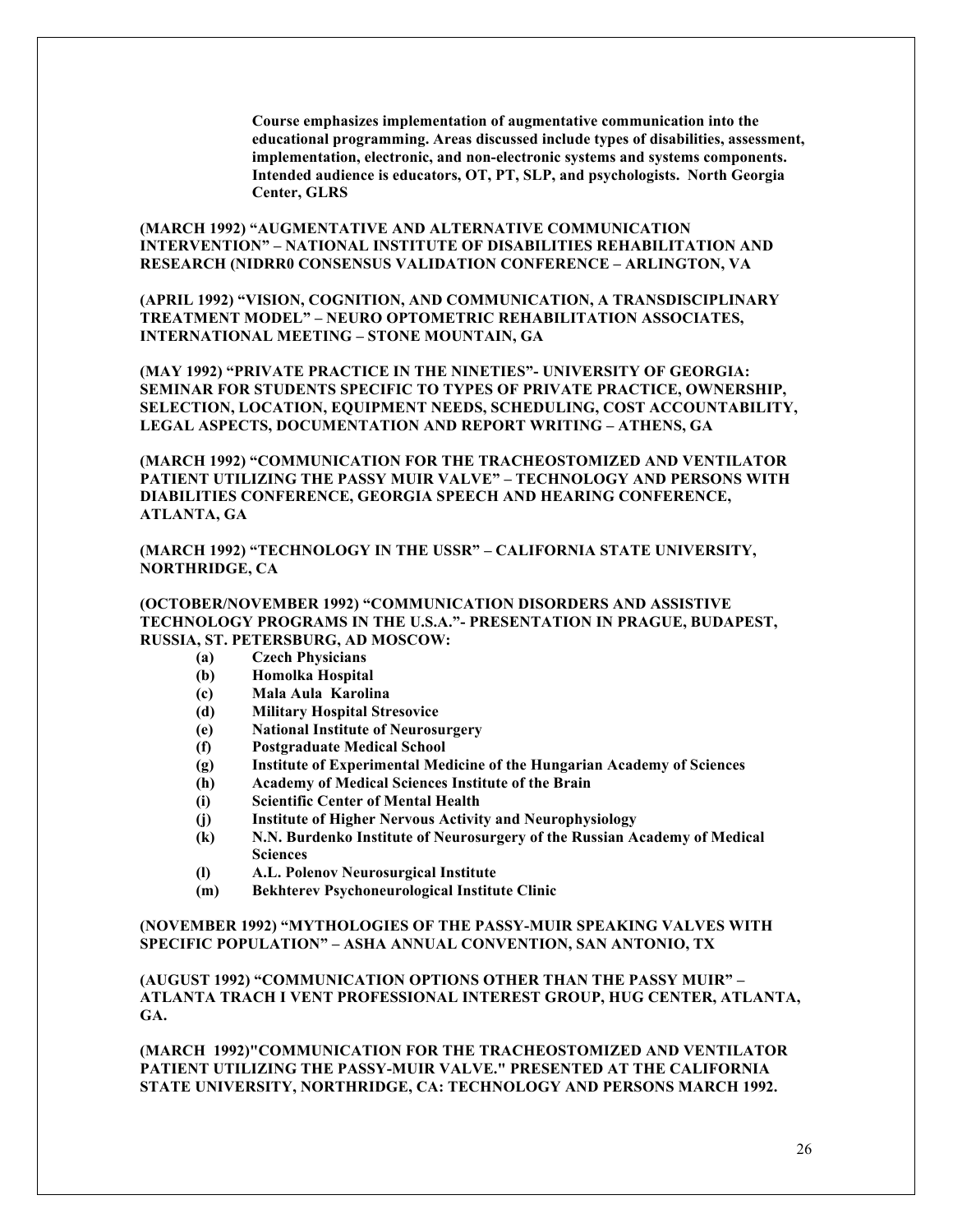#### **(1991) VOICING, INC. "COMMUNICATION OPTIONS FOR TRACHEOSTOMIZED AND VENTILATOR DEPENDENT PATIENTS,"SEMINARS:**

- **Dallas, TX February 22**
- **Orlando, FL March 8**
- **Los Angeles, CA March 22**
- **Boston, MA April 13**
- **Cincinnati, OH April 27**
- **Chicago, IL May 18**
- **San Francisco, CA August 23**
- **Baltimore, MD September 6**
- **Atlanta, GA November 21**

**(NOVEMBER 1990) "THE NEXT DECADE:ASHA'S ROLE IN AUGMENTATIBE COMMUNICATION" – ASHA, SEATTLE, WA**

**(1990) Georgia Learning Resources System:**

- **(a) Augmentative Communication Workshop, April 25-26, 1990**
- **(b) Augmentative Communication Course: Basic, June 1990**
- **(c) Augmentative Communication Workshop, October 27-28, 1990**

**(APRIL 1990) "THE CHANGING ROLE OF THE SPEECH LANGUAGE Pathologist" – GEORGIA SPEECH LANGUAGE HEARING ASSOCIATION ANNUAL CONVENTION DECATUR, GA**

**(AUGUST 1990) INTERNATIONAL SOCIETY FOR AUGMENTATIVE AND ALTERNATIVE COMMUNICATION, STOCKHOLM, SWEDEN:**

- **(a) "The 1990's Approach to the 1980's Problems"**
- **(b) "Communication Planning for the Quadriplegic Patient"**

**(AUGUST 1990) "COMMUNICATION PLANNING FOR THE DISABLED" – GEORGIA BOARD OF WORKMAN'S COMPENSATION, ATLANTA, GA**

**(AUGUST 1990)"AUGMENTATIVE COMMUNICATION"- HUNTINGTON'S DISEASE, SOCIETY OF AMERICA NATIONAL MEETING- ATLANTA, GA**

**(JULY 1990) "THE FUTURE OF AAC"- CENTER FOR REHABILITATION TECHNOLOGY, GEORGIA TECHNICAL INSTITUTE, ATLANTA, GA**

**(NOVEMBER, 1989) TOUCH THE FUTURE CONFERENCE, ATLANTA, GA**

- **(a) "Communication Technology: A Review of Funding Resources in Georgia"**
- **(b) "The Role of Technology in Vocational Planning for the High Quadriplegic"**
- **(c) "Never Too Old (AAC)"**

**(NOVEMBER 1989) "NEVER TOO OLD-AAC FOR ADULT POPULATION" – MINSPEAK CONFERENCE, ST. LOUIS, MO**

**(OCTOBER 1989) "AAC – THREE YEAR PLAN" – GEORGIA FEDERATION COUNCIL FOR EXCEPTIONAL CHILDREN, MACON, GA**

**(OCTOBER 1989) "TRACHS AND VENTS" – AMERICAN CANCER SOCIETY DYSPHAGIA CONFERENCE**

**(OCTOBER 1989) "AUGMENTATIVE COMMUNICATION" – DEPARTMENT OF REHABILITATION SERVICES (TAP PROGRAM)**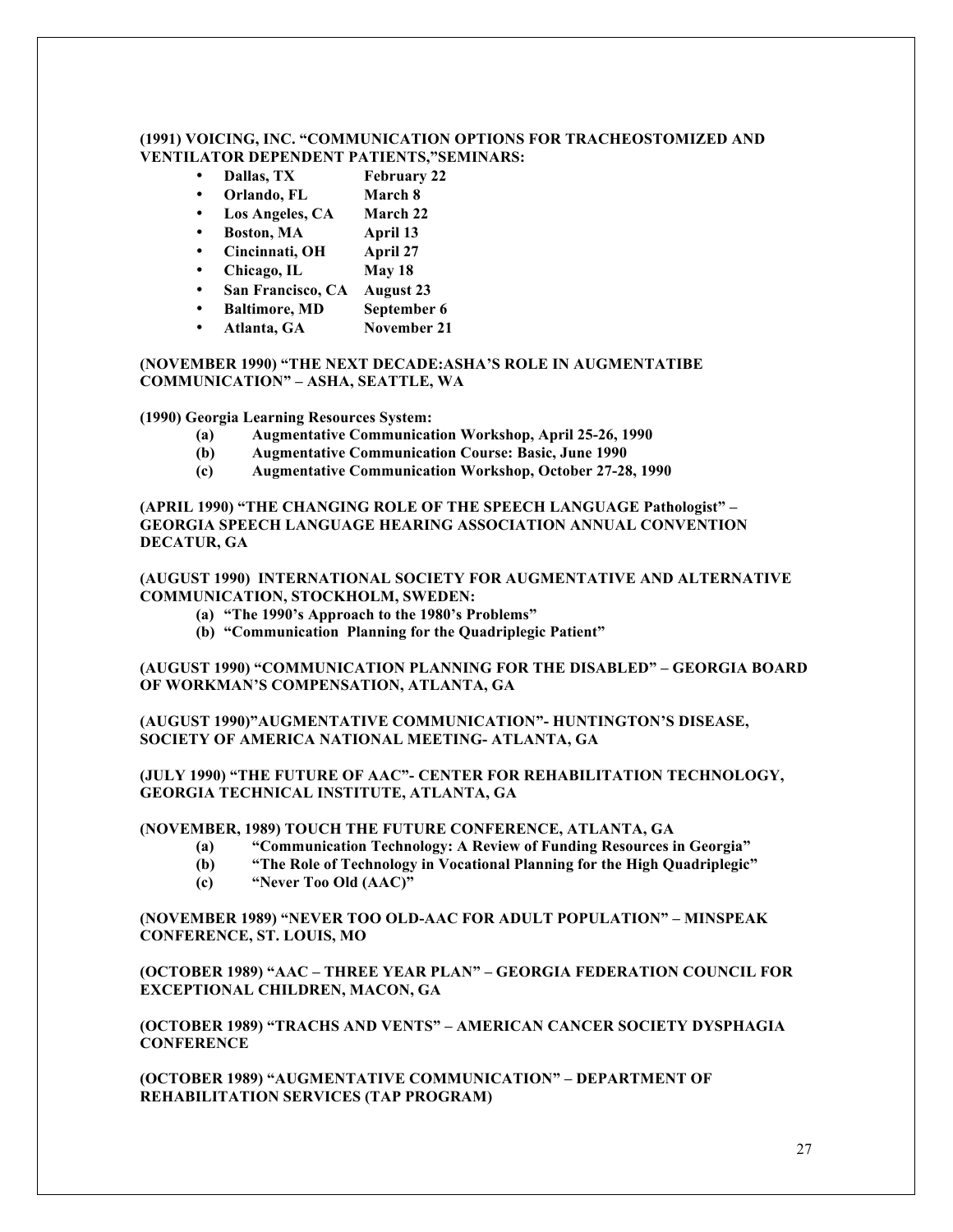#### **(OCTOBER 1989) "AAC:HIGH QUADRIPLEGICS" – SOUTHEASTERN AUGMENTATIVE AND ALTERNATIVE COMMUNICATION CONFERENCE, BIRMINGHAM, AL**

**(JULY 1989) "MANUFACTURER REPRESENTATIVE PANEL" – CONFERENCE ON AUGMENTATIVE COMMUNICATION WITH NONVERBAL CHILDREN : DEVELOPING INTERACTION SKILLS, ASHA, PITTSBURGH, PA**

**(APRIL 1989) "FUNDING ISSUES" – GEORGIA SPEECH AND HEARING ASSOCIATION ANNUAL CONVENTION**

**(MARCH 1989) "HIGH QUADRIPLEGIC SYMPOSIUM, SHEPHERD SPINAL CENTER, ATLANTA, GA**

#### **(1988-1989) BIBB COUNTY, MACON, GA:**

- **(a) Augmentative Communication Team (100 hours)**
- **(b) Pre-Service and in-service for Augmentative Communication Team (100 hours)**

#### **(1988-1989)EDUCATION TRAINING PRESENTED AT SHEPHERD SPINAL CENTER**

- **(a) Dysphagia**
- **(b) Augmentative and Alternative Communication**
- **(c) Speech Pathology and Audiology Overview**

**(April 1988) "UPDATE IN AAC, ISSUES AND ANSWERS"- GEORGIA SPEECH AND HEARING ASSOCIATION CONVENTION**

**(MARCH 1988) "CLOSED HEAD INJURY RE-ENTRY TO THE SCHOOLS" – GEORGIA LEARNING RESOURCES SYSTEM**

**(MARCH 1988) ANNUAL RENASSANCE REHABILITATION CENTER WORKSHOP**

**(1988) "ALTERNATIVE FUNDING FOR COMMUNICATION DEVICES"-PEP AAC WORKSHOP**

**(1988) "EFFECTS OF SELECTED STIMULUS VARIABLES ON AUGMENTATIVE COMMUNICATION LEARNING" – ASHA, BOSTON, MA**

#### **(OCTOBER 1988) INTERNATIONAL SOCIETY OF AUGMENTATIVE AND ALTERNATIVE COMMUNICATION, ANAHEIM, CA:**

- **(a) "Communication Considerations for the Quadriplegic Patients with High Spinal Cord Injury"**
- **(b) "Effects of Cognitive Level on Augmentative Communication Learning"**

# **(May 1988) "AUGMENTATIVE COMMUNICATION" – GEORGIA SPEECH AND HEARING ASSOCIATION**

#### **(1984-1987) UNIVERSITY OF GEORGIA (COURSES TAUGHT DURING DOCTORAL PROGRAM)**

- **(a) Dysphagia**
- **(b) Augmentative and Alternative Communication**
- **(c) Closed Head Injury**
- **(d) Introduction to Communication Sciences and Disorders**

# **WEB BASED DEVELOPMENT**